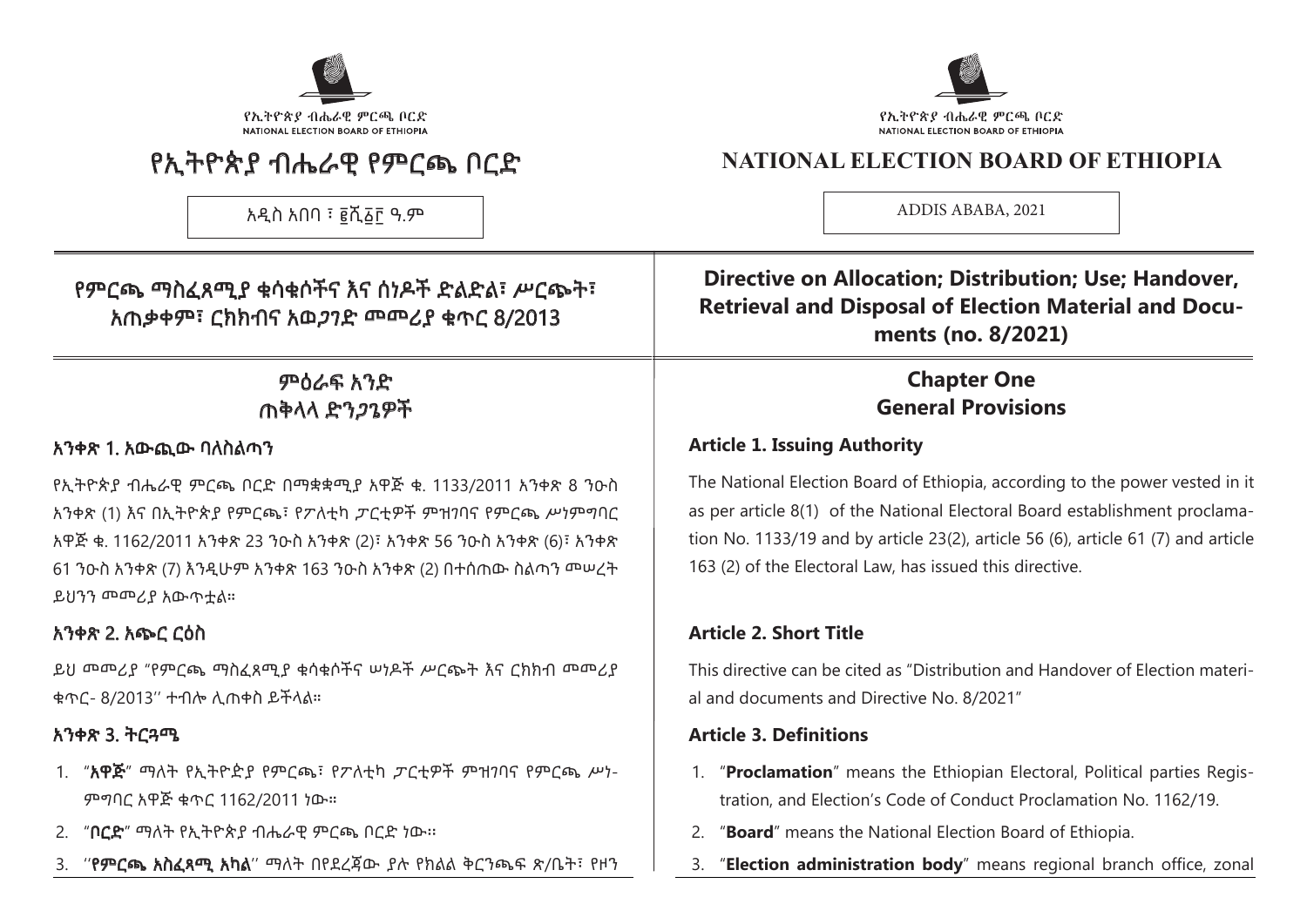ማስተባበሪያ ጽ/ቤት፣ የምርጫ ክልልና የምርጫ ጣቢያ ነው፡፡

- 4. "የምርጫ ሂደት" ማለት የመራጭ ምዝገባ፣ የዕጩ ምዝገባ፣ የምረጡኝ ቅስቀሳ፣ የመገናኛ ብዙኃን ተደራሽነት፣ የድምፅ አሰጣጥ፣ የድምፅ ቆጠራ፣ ጊዜያዊ ውጤት ማዳመር፣ የቅሬታ አፈታት ሥርዓት እና የመጨረሻ የምርጫ ውጤት ይፋ ማድረግን የሚያካትት ነው፡፡
- 5. "የቦርድ ሰራተኛ" ማለት በቦርዱ በቋሚነት ወይም በጊዜያዊነት የተቀጠረ ሰራተኛ ነው፡፡
- 6. "ሰነድ" ማለት ማንኛውም ለምርጫ ሂደት አስፈላጊ የሆነና የቦርዱ እውቅና ያለው የሕትመት ውጤት ነው፡፡
- 7. "የርክክብ ሰነድ" ማለት የምርጫ ቁሳቁስና ሰነዶች የሚገኙበትን ሥፍራ፣ በአግባቡ መተላለፋቸውን፣ መጠናቸውን እንዲሁም የምርጫ አስፈጻሚዎችን ተጠያቂነት ለማረጋገጥ በቦርዱ የተዘጋጀ ሰነድ ነው ፡፡
- 8. "የምርጫ ቁሳቁስ" ማለት ማንኛውም ለምርጫ ሂደት አስፈላጊ የሆነ ተንቀሳቃሽ ንብረት ነው።
- 9. "የርክክብ ሰንሰለት" ማለት የምርጫ ቁሳቁሶችና ሰነዶች ከሚመለከተው የአስረካቢ አካል ወደ ተረካቢው የሚተላለፍበት ሆኖ የቦርዱን የርክክብ ሥርዓት መሰረት ያደረገ አሰራር ነው።
- 10. የቃሉ አገባብ የተለየ ትርጉም የሚያሰጠው ካልሆነ በስተቀር በአዋጁ ላይ የተሰጡ ትርጓሜዎች እንደአግባብነታቸው ለዚህ መመሪያ ተፈጻሚ ይሆናሉ፡፡

#### አንቀጽ 4. የተፈጻሚነት ወሰን

ይህ መመሪያ በጠቅላላ፤አካባቢያዊ፥ በማሟያ እና በድጋሚ ምርጫ እንዲሁም በህዝበ ውሳኔ ሂደት የምርጫ ቁሳቁስ እና ሰነድ የመያዝ ሀላፊነት ባላቸው በሁሉም ምርጫ ማስፈጸሚያ አደረጃጀቶች እና አካላት ላይ ተፈጻሚ ይሆናል፡፡ የምርጫ ማስፈፀሚያ ሰነዶች እና ቁሳቁስ በሚደለድሉ፣ በሚያሰራጩ፣ በሚጠቀሙ፣ በሚረካከቡ እና በሚያስወግዱ ላይም ተፈፃሚ ይሆናል።

coordinating office, constituency and polling station found at various level.

- 4. "**Election process**" means the process of voter registration, candidate registration, electoral campaign, mass media accessibility, voting, vote counting and tabulation of provisional result, election dispute resolution and final announcement of election result.
- 5. "**Board employee**" means a person employed by the Board indefinitely or on a contractual basis.
- 6. "**Document**" means any publication that is necessary for the election process and is known and recognized by the Board.
- 7. "**Handover document"** means a necessary document prepared by the board that verifies the location, transfer and quantity of election documents, materials and equipment as well as that verifies the accountability of election officers involved.
- 8. "**Election Material**" means any movable property that is necessary for the election process.
- 9. "**Chain of custody"** means a procedure where election equipment, materials and documents are transferred from the relevant delivering body to the receiver according to the Board's handover procedure.
- 10. Unless the context otherwise requires, definitions provided in the proclamation relevant to this directive, shall be applicable to this directive.

#### **Article 4. Scope of Application**

This directive shall be applicable on election administration bodies at various levels and bodies that are responsible r to handle election materials and documents during general election, local election, by election, re-election and referendum processes. It shall also apply on those persons that allocate, distribute, use, handover and dispose of election documents and materials during the election period.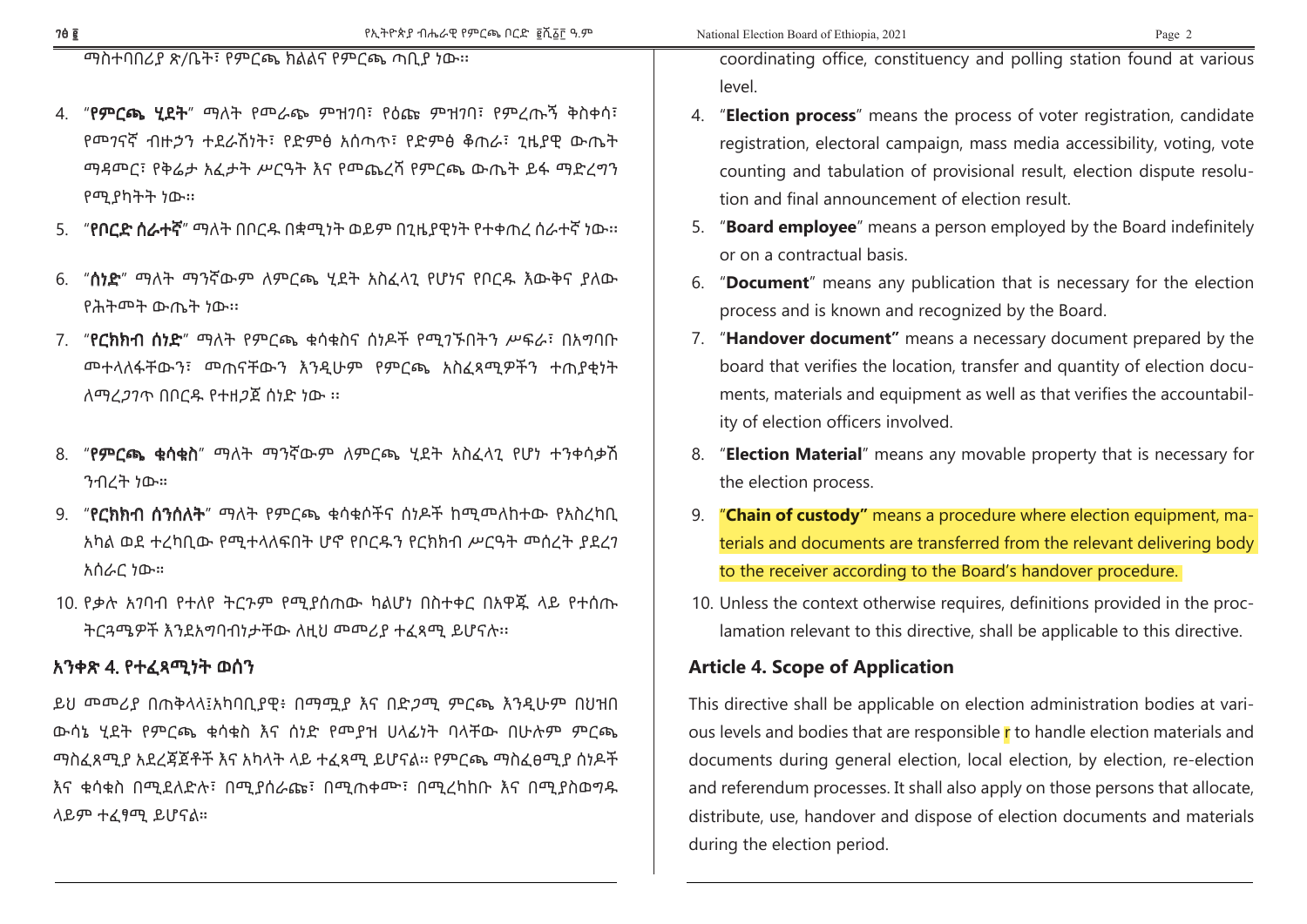# አንቀጽ 5. የጾታ አገላለጽ

በዚህ መመሪያ ውስጥ በአንደኛው ጾታ የተገለጸው አነጋገር ሌላኛውን ጾታም ያካትታል፡፡

#### አንቀጽ 6. ዓላማ

የዚህ መመሪያ ዓላማ የምርጫ ማስፈጸሚያ ቁሳቁሶችና ሰነዶች ለሚመለከተው የምርጫ አስፈጻሚ አካል በአግባቡ የሚጓጓዙበትን፣ ርክክብ የሚደረግበትን፣ በወቅቱ የሚሰራጭበትን፣ ጥቅም ላይ የሚውሉበትን፣ ወደ ቦርዱ የሚመለሱበትን እና የሚወገዱበትን ግልጽ የሆነ የአሰራር ስርዓት መዘርጋት ነው።

### ምዕራፍ ሁለት

# ስለምርጫ ማስፈፀሚያ ቁሳቁሶች እናሰነዶች ስርጭት እና ርክክብ

# አንቀጽ 7. የቦርዱ እና በየደረጃው የሚገኙ ምርጫ ማስፈጸሚያ አደረጃጀቶች ተግባር እና ሀላፊነት

- 1. ቦርዱ በየደረጃው የሚሰራጩ የምርጫ ማስፈጸሚያ ቁሳቁሶችና ሰነዶችን በዚህ መመሪያ ላይ በተመለከተው የአሰራር ስርዓትና የምርጫ የጊዜ ሰሌዳ መሰረት በበቂ መጠን ማዘጋጀት እና ለሚመለከተው የምርጫ ማስፈጸሚያ አደረጃጀት መድረሱን ይከታተላል።
- 2. እያንዳንዱ የምርጫ ክልል በዚህ መመሪያና ቦርዱ በሚያወጣው የጊዜ ሰሌዳ መሠረት የምርጫ ቁሳቁሶችና ሰነዶችን ለምርጫ ጣቢያዎች ያሰራጫል፤ እንዲሁም ከምርጫ ጣቢያዎች የሚመጡ የምርጫ ቁሳቁሶችና ሰነዶች በአግባቡ ተሞልተው መምጣታቸውን ያረጋግጣል፣ ይረከባል፣ በጥንቃቄ እንዲያዙ ያደርጋል፤ እንደአግባብነቱ የተሞሉ ቅጾች ለቦርዱና በየእርከኑ ለሚገኙ የምርጫ ማስፈፀሚያ አደረጃጀቶች በአግባቡ መድረሳቸውን ያረጋግጣል።
- 3. እያንዳንዱ የምርጫ ጣቢያ ከምርጫ ክልሉ የሚላኩ የምርጫ ቁሳቁስና ሰነዶችን ተቀብሎ በጥንቃቄ ይይዛል፤ ጥቅም ላይ ከዋሉ በኋላ በአግባቡ ተሞልተው እና ተጠብቀው በቦርዱ በተቀመጠው የአሰራር ስርዓት ወደ ተለያዩ የምርጫ ማስፈፀሚያ አደረጃጀቶች በአግባቡ መድረሳቸውን ያረጋግጣል።

#### **Article 5. Gender Reference**

Provisions set out in the masculine or feminine gender shall also apply to the other gender.

#### **Article 6. Objective**

The objective of this directive is to establish a transparent process for the appropriate transportation, handover, distribution, use of Election materials and documents by the relevant Election administration body; and for their return back to the board; and for their proper disposal.

# **Chapter Two Distribution and Hand over of Election Material and Documents**

# **Article 7. Duties and Responsibilities of Election Administration Organs at Various Levels and the Board**

- 1. The Board shall prepare Election material and documents it distributes to various levels of the electoral administration, according to the Board's procedures, timeline and in the required quantities, and monitor their delivery to the concerned administration.
- 2. Each constituency, based on this directive and the timetable issued by the Board, distributes election material to polling stations; ensures that documents and election material that come from the polling stations have been properly filled out; receives, makes sure they are handled carefully; and, as appropriate, fills forms and sends it to the Board.
- 3. Each polling station carefully handles the election material that is sent from the constituency and ensures that the material is returned to the appropriate election office securely after being used in accordance with procedures prescribed by the board.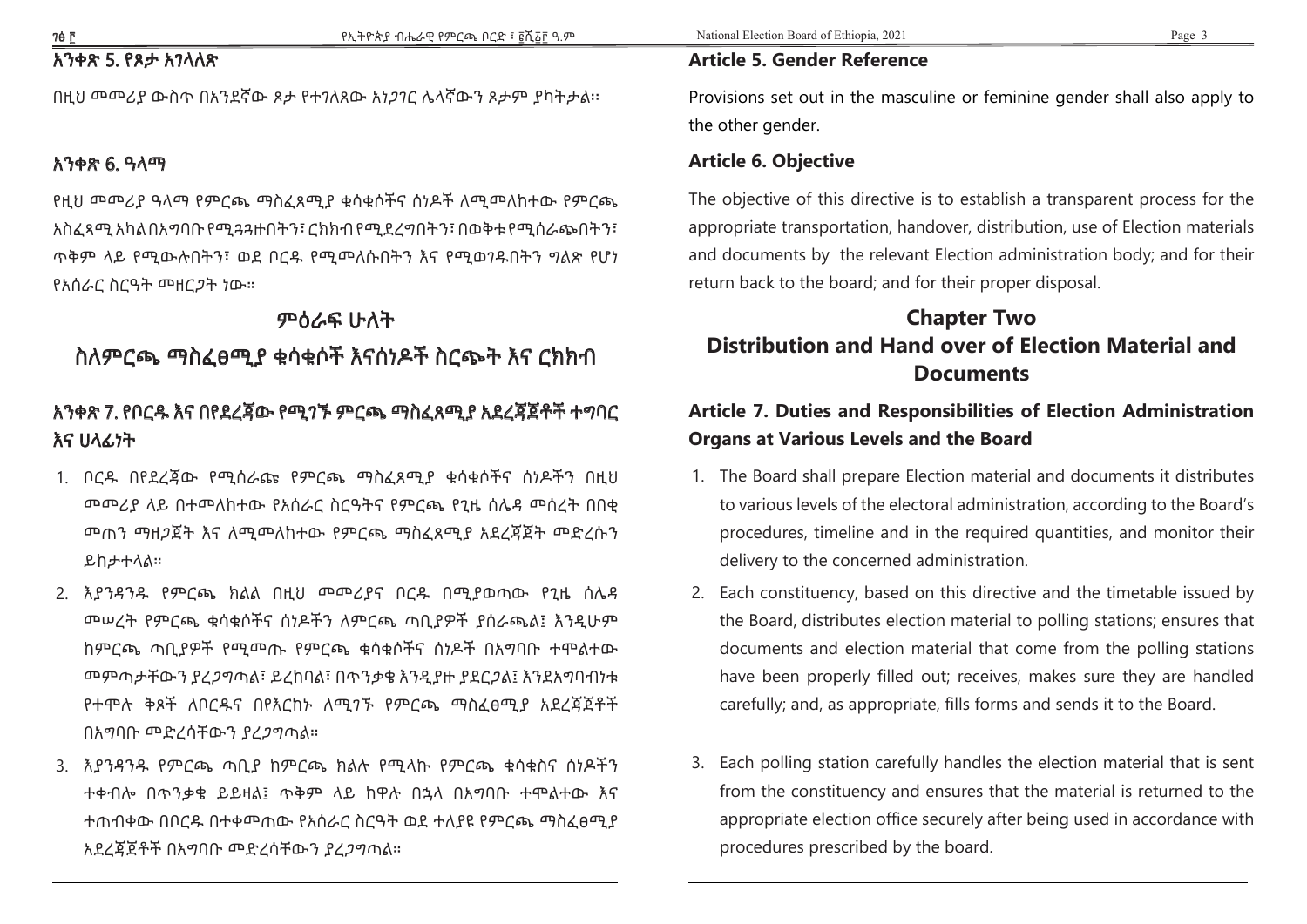| ٠<br>× |  |
|--------|--|
|--------|--|

- 4. የማንኛውም የምርጫ ማስፈጸሚያ ቁሳቁስ ወይም ሰነድ ርክክብ ሲፈጸም ቁሱ ወይም ሰነዱ የተራ ወይም የመለያ ቁጥር ካለው ይህንን ጨምሮ ትክክለኛ ብዛቱ መመዝገብ አለበት፡፡
- 5. እያንዳንዱን የምርጫ ማስፈጸሚያ ቁሳቁስ ወይም ሰነድ የመጠበቅ ኃላፊነት ንብረቱ በእጇ የሚገኝ የቦርዱ ሰራተኛ ወይም የምርጫ አስፈጻሚ ነው፡
- 6. ማንኛውም የምርጫ አስፈጻሚ ወይም የቦርዱ ሰራተኛ የሥራ ግዴታዋን በምትወጣበት ጊዜ የርክክብ ቅፆችን የመፈረም እና የርክክብ ሰንሰለቱ በሙሉ የተመዘገበ መሆኑን የማረጋገጥ ግዴታ አለባት፡፡
- 7. የምርጫ ማስፈጸሚያ ቁሳቁስ ወይም ሰነዶች በማንኛውም ጊዜ በቦርዱና በተለያየ ደረጃ በሚገኙ የምርጫ ማስፈጸሚያ አደረጃጀቶች ውስጥ በሚያገለግሉ የምርጫ አስፈጻሚዎችና የቦርዱ ሰራተኞች ባለአደራነትና ጥበቃ ሥር ያለምንም የርክክብ ሰንሰለት ክፍተት አግባብ ባለው የርክክብ ሰነድና ሥርዓት አማካይነት ይቀመጣሉ፡፡
- 8. የምርጫ ማስፈጸሚያ ቁሳቁስ ወይም ሰነድ ርክክብ ሰንሰለቱ ሳይቋረጥ መቀጠል አለበት። ከአቅም በላይ በሆነ ምክንያት ወይም ክስተት ከተቋረጠ ይኸው ሁኔታ በቃለ ጉባኤ ተይዞ የምርጫ አስፈጻሚዋ ወይም የቦርዱ ሰራተኛ እንደአግባብነቱ ለምርጫ ጣቢያ ኃላፊ፣ ለምርጫ ክልል ጽ/ቤት ኃላፊ ወይም በየደረጃው ላለ የበላይ የምርጫ አስፈጻሚ አካል በምታሳውቀው መሰረት አስፈላጊው ማጣራት ይካሄዳል፡፡
- 9. የምርጫ ማስፈጸሚያ ቁሳቁስ ወይም ሰነድ ርክክብ ሰንሰለቱ መቋረጡን የምርጫ አስፈጻሚ ወይም የቦርዱ ሰራተኛ ካሳወቁ በኋላ ቦርዱ በራሱ ከሚያደርገው የሥነ ምግባር ወይም የዲሲፕሊን ግድፈት መፈፀሙን የማጣራትና እርምጃ የመውሰድ ተግባር በተጨማሪ ክስተቱ እንዲጣራ ለሚመለከተው አካል ሊመራው ይችላል፡
- 10. ማንኛውም የምርጫ ማስፈጸሚያ ቁሳቁስ ወይም ሰነድ በቁጥጥሩ ወይም በይዞታው ስር ያለ የምርጫ አስፈጻሚ ወይም የቦርዱ ሰራተኛ ቁሳቁሱ ወይም ሰነዱ ለታለመለት አላማ ስለመዋሉ የመከታተልና የማስፈጸም ኃላፊነት አለባት፡፡
- 4. Every item of election materials and documents that is subject to handover shall be recorded with a description of the item, a serial or identification number where applicable, and the exact quantity.
- 5. The responsibility of handling each Election material document and lies with the election officer or Board employee receiving it.
- 6. Any election officer or Board employee, while undertaking their responsibility, has the duty to sign the necessary hand over forms to ensure a clearly documented chain of custody.
- 7. The documented and uninterrupted chain of custody of election materials and documents shall be maintained at all times by the election officers and Board employees who are responsible for their supervision and protection at various levels of the election administration.
- 8. The chain of custody for handover of election materials and documents should be uninterrupted but if it is interrupted due to a force majeure circumstance or event, it must be documented in the minutes , and the election officer or Board employee who is responsible for the materials and documents must notify their superior (the head of the polling station or the constituency office or the relevant higher level of electoral administration) and an investigation must be conducted.
- 9. After the election officer or Board employee notifies the interruption of the chain of custody of Election document or material, the Board may, as appropriate, investigate the matter itself and apply applicable sanctions for any ethical violation, and may refer the matter to the appropriate body.
- 10. Any election officer or Board employee in possession or control of election documents or materials shall monitor and ensure that the materials and documents are being used for the intended purpose.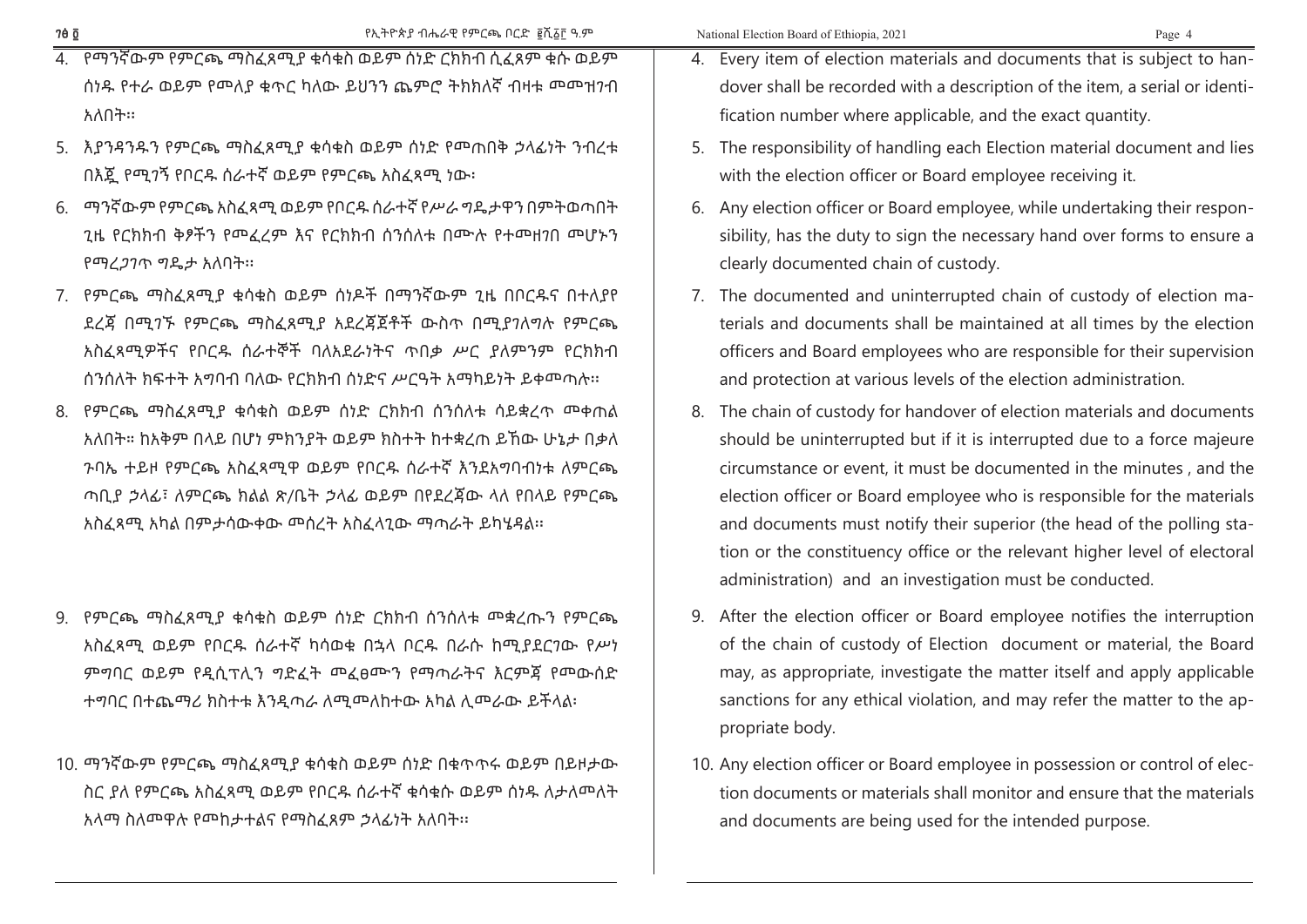- 11. የዚህ መመሪያ አጠቃላይ ድንጋጌ እንደተጠበቀ ሆኖ ቦርዱ ወይም በየደረጃው ያለ የምርጫ ማስፈጸሚያ አደረጃጀት ከመንግስት አካላት የሚዋሱትን ንብረት ወይም ቁሳቁስ ቢኖር ርክክቡ የመንግስትን የንብረት ርክክብ አሰራር ስርዓትን ተከትሎ መፈፀም ይኖርበታል፡፡ ሆኖም የመንግስት የንብረት ርክክብ አሰራር ስርዓትን ለመጠቀም የማይቻል ከሆነ በዚህ መመሪያ ላይ የተመለከተውን የቦርዱን የርክክብ ስርዓት ተፈጻሚ ማድረግ ይቻላል፡፡
- 12. ቦርዱ ወይም በየደረጃው የሚገኙ የምርጫ ማስፈፀሚያ አደረጃጀቶች በምርጫ ማስፈፀሚያ ቁሳቁሶችና ሰነዶች ስርጭት እና ርክክብ ወቅት ጥቅም ላይ የሚውሉ የማኅተም ቁጥሮች እንዲመዘገቡ ያደርጋሉ፣ ሂደቱን የፖለቲካ ፓርቲዎች እና አግባብነት ያላቸው ታዛቢዎች እንዲታዘቡ ይደረጋል፡፡
- 13. ቦርዱ በየደረጃው ላሉ የምርጫ ማስፈጸሚያ አደረጃጀቶች ስለምርጫ ቁሳቁስ እና ሰነዶች ርክክብ፣ አያያዝ እና አጠቃቀም አስፈላጊውን ስልጠና ይሰጣል።

#### አንቀጽ 8. የተለያዩ የምርጫ ማስፈጸሚያ ቁሳቁስ ወይም ሰነዶች

- 1. ቦርዱ በስራ ላይ ከሚያውላቸው የምርጫ ማስፈጸሚያ ቁሳቁስ እና ሰነዶች መካከል የሚከተሉት ልዩ ጥንቃቄ ወይም ጥበቃ የሚያስፈልጋቸው ናቸው።
	- ሀ) የመራጮች መዝገብ፣
	- ለ) የመራጮች ምዝገባ መታወቂያ ካርድ፣
	- ሐ) የድምፅ መስጫ ሳጥኖች፣
	- መ) የድምጽ መስጫ ወረቀት፣
	- ሠ) የድምፅ መስጫ ሳጥኖች መቆለፊያ (ማሸጊያ) ቁልፎች፣
	- ረ) ማህተሞችና እና መርገጫዎች፣
	- ሰ) የማይለቅ የመራጭነት ምልክት ማድረጊያ ቀለም፣
	- ሸ) ማናቸውም መረጃ ተሞልቶባቸው፣ የተፈረሙና ማህተም የተደረገባቸው ቅፆች፣
	- ቀ) የውጤትና የማዳመሪያ ቅጾች፣
	- በ) ከተከፈቱ መከፈታቸውን የሚያስታውቁ መያዣዎች።
- 11. Without prejudice to the general provisions of this directive, when the Board or election offices at all levels takes assets or equipment from governmental organs , they shall follow the handover procedures of the government. In the absence of such procedures, the Board's handover procedures may apply.
- 12. The board or election offices at all levels shall register number of stamps that are used during the distribution and handover of election materials and documents, and the process shall be observed by political parties and relevant observers
- 13. The Board shall give the necessary training about handover, keeping and use of Election material and documents to the election administration at various levels.

#### **Article 8 . Types of Election Material and Documents**

- 1. The following are considered to be sensitive election , material and documents that need special protection among the election materials and documents the Board uses:
	- a. Electoral roll;
	- b. Voter's identification cards ;
	- c. Ballot boxes ;
	- d. Ballot papers
	- e. Ballot box seals or key;
	- f. Stamps and ink pads;
	- g. Indelible ink;
	- h. All forms after being filled in, signed and stamped
	- i. Blank results and reconciliation/tabulation forms
	- j. Tamper-evident bags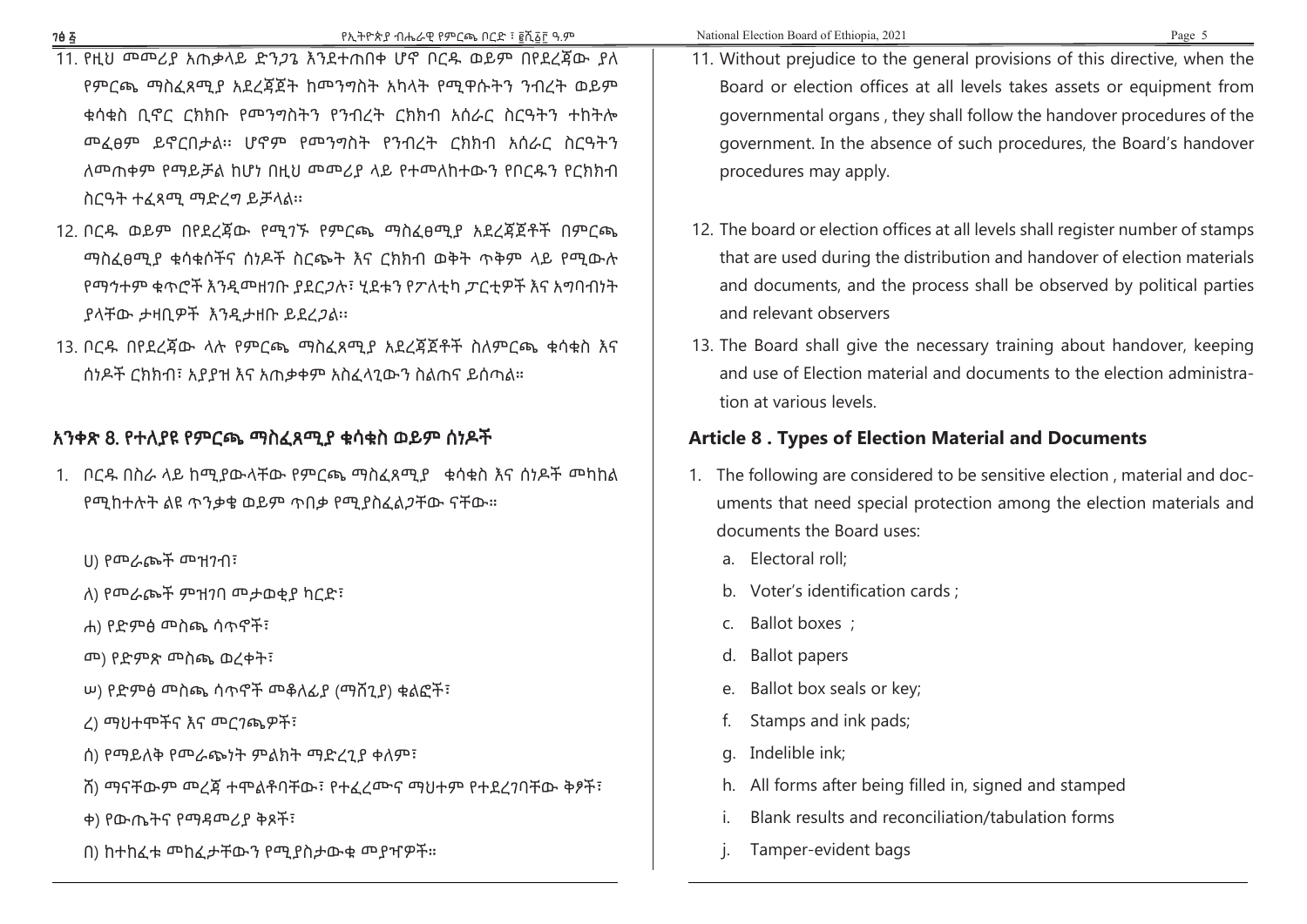| 70 Z | የኢትዮጵያ ብሔራዊ የምርጫ ቦርድ ፪ሺ፩፫ ዓ.ም                                    | National Election Board of Ethiopia, 2021<br>Page 6                                             |  |
|------|------------------------------------------------------------------|-------------------------------------------------------------------------------------------------|--|
|      | 2. በተለያዩ የምርጫ ሂደቶች ላይ ጥቅም ላይ የሚውሉ ቁሳቁስና ሰነዶች "ልዩ ጥበቃ             | 2. Materials and documents that are used at different election processes                        |  |
|      | የሚያስፈል <i>ጋ</i> ቸው" ተብለው በቦርዱ የሚለዩ ይሆናል።                         | shall be identified by the board as "sensitive".                                                |  |
|      | 3. ቀጥሎ የተዘረዘሩትን ጨምሮ ሌሎች የምርጫ ማስፈጸሚያ ቁሳቁሶችና ሰነዶች ልዩ               | 3. All other materials and documents are considered to be sensitive, and                        |  |
|      | ጥበቃ የሚያስፈል <i>ጋ</i> ቸው ናቸው።                                      | include the following:                                                                          |  |
|      | U) የሥነ ዜ <i>ጋ</i> ና የመራጮች ትምህርት መስጫ ሰነዶች፣                        | a. Training documents for civic and voter's education;                                          |  |
|      | ለ) ቦርዱ ለምርጫ አስፈጻሚ፣ ለእጩ ወኪል፣ ለታዛቢ፥ ለአስተርጓሚ እና ለጋዜጠኛ               | b. Identification cards or badges prepared for election officers, agents                        |  |
|      | የሚያዘጋጀው መታወቂያ ወይም ባጅ።                                            | of candidates, election observer and journalists;                                               |  |
|      | ሐ) የእጩዎች የምዝንባ ሰርተፊኬት፣                                           | c. Candidates' registration certificates                                                        |  |
|      | <u><sup>መ</sup>) የእጩ ወኪሎች ዝርዝር፣</u>                              | d. List of agents of candidates;                                                                |  |
|      | ሠ) የምርጫ ማስታወቂያ፣                                                  | e. Election advertisement;                                                                      |  |
|      | ረ) ለሥነዜ <i>ጋ</i> ና ለመራጮች ትምህርት አገልግሎት የሚውል ቴፕ ሪከርደር ወይም ሬዲዮ      | f. Tape recorders, radio, or any other electronic equipment that'll be                          |  |
|      | ወይም ሌሎች የኤሌክትሮኒክስ ቁሳቁስ፣                                          | used when providing civic and voters' education.                                                |  |
|      | ስ) ከምርጫ <i>ጋ</i> ር ለተያያዙ ወጪዎች መመዝንቢያነት የሚያንለግሉ የሂሳብ መዝንብና        | Books of account and receipts to help register expenses related to<br>g.                        |  |
|      | ደረሰኞች፣                                                           | the election.                                                                                   |  |
|      | ሽ) የምርጫ ሰነዶች ወይም ቁሳቁስ መረካከቢያ ደረሰኝ ወይም ቅፆች፣                       | h. Election material and documents handover receipts or documents.                              |  |
|      | ቀ) የፖለቲካ ፖርቲዎች እና እጩ ወኪሎች የምርጫ ሥነምግባር ደንብን ስለማክበርና               | i. A document on which political parties and their agents sign guar-                            |  |
|      | ማስከበራቸው የሚፈርሙበት ሰነድ፣                                             | anteeing that they respect as well as ensure the compliance with<br>election's code of conduct. |  |
|      | በ) እጩዎች የምርጫ ምልክቶቻቸውን የሚያስተዋውቁባቸው ፖሰተሮች፣                         | Posters for candidates to advertise their election symbol.                                      |  |
|      | ተ) በየደረጃው ያሉ የምርጫ አቤቱታ ሰሚ ኮሚቴዎች አቤቱታ የሚቀበሉበትና ሞልስ                | k. Forms for receiving complaints and for providing decisions of Griev-                         |  |
|      | የሚሰጡበት ያልተሞላ፣ ማህተም ያልተደረንበትና ያልተፈረመበት ቅጽ፣                        | ance Hearing Committee at various levels that have not been filled                              |  |
|      |                                                                  | in, stamped and signed;                                                                         |  |
|      | ች) የምርጫ አፈጻጸም ማስታወቂያ ፖስተሮች ወይም በራሪ ጽሁፎች፣                         | Posters, post cards and flyers for election administration advertise-                           |  |
|      |                                                                  | ment;                                                                                           |  |
|      | ነ) አስክሪቢቶዎችና እርሳሶች፣                                              | m. Pens and pencils;                                                                            |  |
|      | ኘ) ጊዜያዊ ድምጽ የተሰጠባቸውን ድምፅ <sup></sup> ስጫ ወረቀቶች  ማስቀሞጫ <i>ፓ</i> ስታ | n. Provisional ballot envelopes                                                                 |  |
|      |                                                                  |                                                                                                 |  |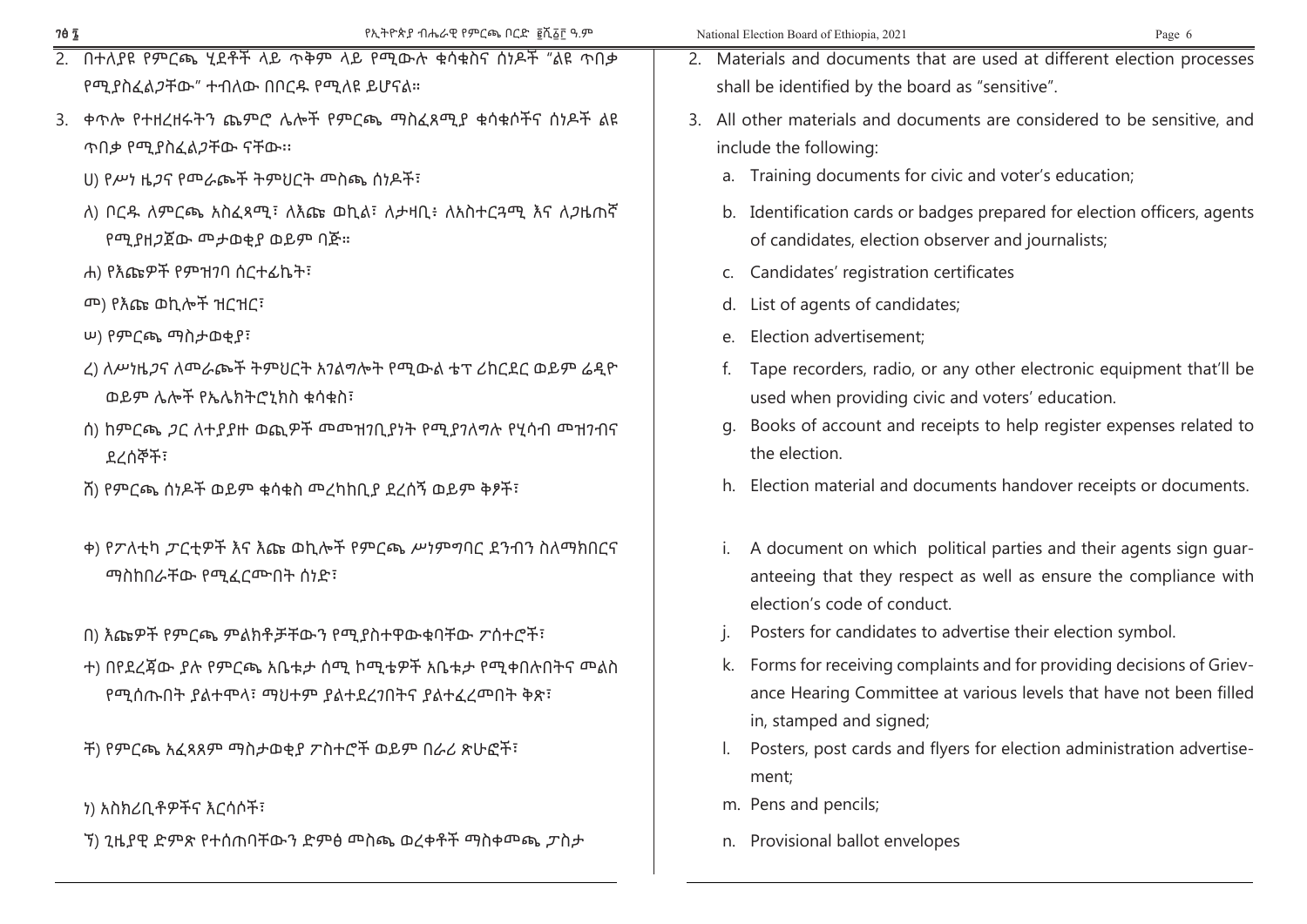አ) የመገናኛና የመረጃ ቴክኖሎጂ መሣሪያዎች፣

- 4. በዚህ አንቀጽ ንዑስ አንቀጽ 1 እና 2 ሥር የተዘረዘሩት የምርጫ ማስፈጸሚያ ቁሳቁሶች እና ሰነዶች አጠባበቅ እና አስተዳደር ሁኔታ የሚስተናገደው በዚህ መመሪያ መሰረት ነው፡፡
- 5. ቦርዱ እና በየደረጃው ያሉ የምርጫ ማስፈጸሚያ አደረጃጀቶች የሚከተሉትን ንብረቶች በትውስት ወይም በግዢ ወይም በሌላ አግባብ በስራ ላይ እንዲውሉ ሊያደርጉ ይችላሉ። ሀ) ተሽከርካሪ ወይም ሌሎች ማጓጓዣዎች፣
	- ለ) ኮምፒዩተር፣ ፕሪንተር ወይም ስካነር፣
	- ሐ) ወንበርና ጠረዼዛ እና
	- መ) ሌሎች አስፈላጊ መሳሪያዎች እና ቁሳቁስ።

### አንቀጽ 9. የምርጫ ቁሳቁሶችና እና ሰነዶች ስለሚሰራጩበት ጊዜና ሁኔታ

- 1. የቦርዱ ቋሚና አላቂ የምርጫ ቁሳቁሶች እና ሰነዶች በየደረጃው ላሉ የምርጫ ማስፈጸሚያ አደረጃጀቶች በቦርዱ የድርጊት መርሀ ግብርና የምርጫ ሰሌዳ መሰረት መድረስ አለባቸው፡፡
- 2. ቦርዱ፣ የምርጫ አስፈጻሚ ወይም የቦርዱ ሰራተኛ የምርጫ ማስፈጸሚያ ቁሳቁሶችንና ሰነዶችን ሲያሰራጭ አግባብ ያለውን እና ደህንነቱ የተጠበቀ አስተማማኝ ማጓጓዣና ለዚሁ የሚያስፈልገውን አስተማማኝ የእጀባ አገልግሎት በሚመለከት ቦርዱ የሚሰጠውን መመሪያ በሚገባ ተግባራዊ ማድረግ አለበት።
- 3. የምርጫ አስፈጻሚ ወይም የቦርዱ ሰራተኛ የምርጫ ማስፈጸሚያ ቁሳቁሶችንና ሰነዶችን ይዞ የተንቀሳቀሰው ተሽከርካሪም ሆነ ንብረቱ ደህንነቱ በተጠበቀ አመቺ ቦታ እንዲቆም፣ እንዲያድር እና እንዲንቀሳቀስ ማድረግ ይኖርበታል።
- 4. የምርጫ አስፈጻሚ ወይም የቦርዱ ሰራተኛ የምርጫ ማስፈጸሚያ ቁሳቁሶችንና ሰነዶችን የያዘ ማንኛውም ተሸከርካሪ በቦርዱ የጸጥታ/ደህንነት ጥበቃ እቅድ መሰርት ታጅቦና ደህንነቱ ተጠብቆ እንዲንቀሳቀስ ማድረግ ይኖርበታል፡፡
- 5. ቦርዱ የምርጫ ማስፈጸሚያ ቁሳቁሶችንና ሰነዶችን ሲያሰራጭ፡- ሀ) አግባብነት ያላቸውን የርክክብ ሰነዶች በስራ ላይ ማዋል ይኖርበታል፣
- o. Information and communication technology equipment;
- 4. The security and management of all sensitive and non-sensitive materials and documents provided under sub-article 1 and 2 of this article are regulated by this directive.
- 5. The Board and election administration bodies at various levels may buy, borrow or put to use through other means the following assets for use
	- a. Vehicles or other transportations;
	- b. Computers printers or scanners
	- c. Tables and chairs;
	- d. Other necessary office equipment and materials.

# **Article 9. Time and Manner of Distribution of Election Material and Documents**

- 1. The Board's permanent and consumable election material and documents shall be distributed to the election administration bodies at various levels in accordance with the Board's operational plan.
- 2. The Board or election officer or Board employee, when distributing election material and documents, must follow the Board's instructions as to the mode of transport and reliable escort service.
- 3. The election officer or Board employee must ensure that the election, material and documents as well as the vehicle transporting them is parked in a safe location, and moved safely.
- 4. The election officer or Board employee must ensure that any vehicle transporting Election material and documents is escorted by security forces according to the Board's security plan.
- 5. When the Board is distributing election material and documents, it must
	- a. Put in use the appropriate handover documents in accordance with the Board's procedures.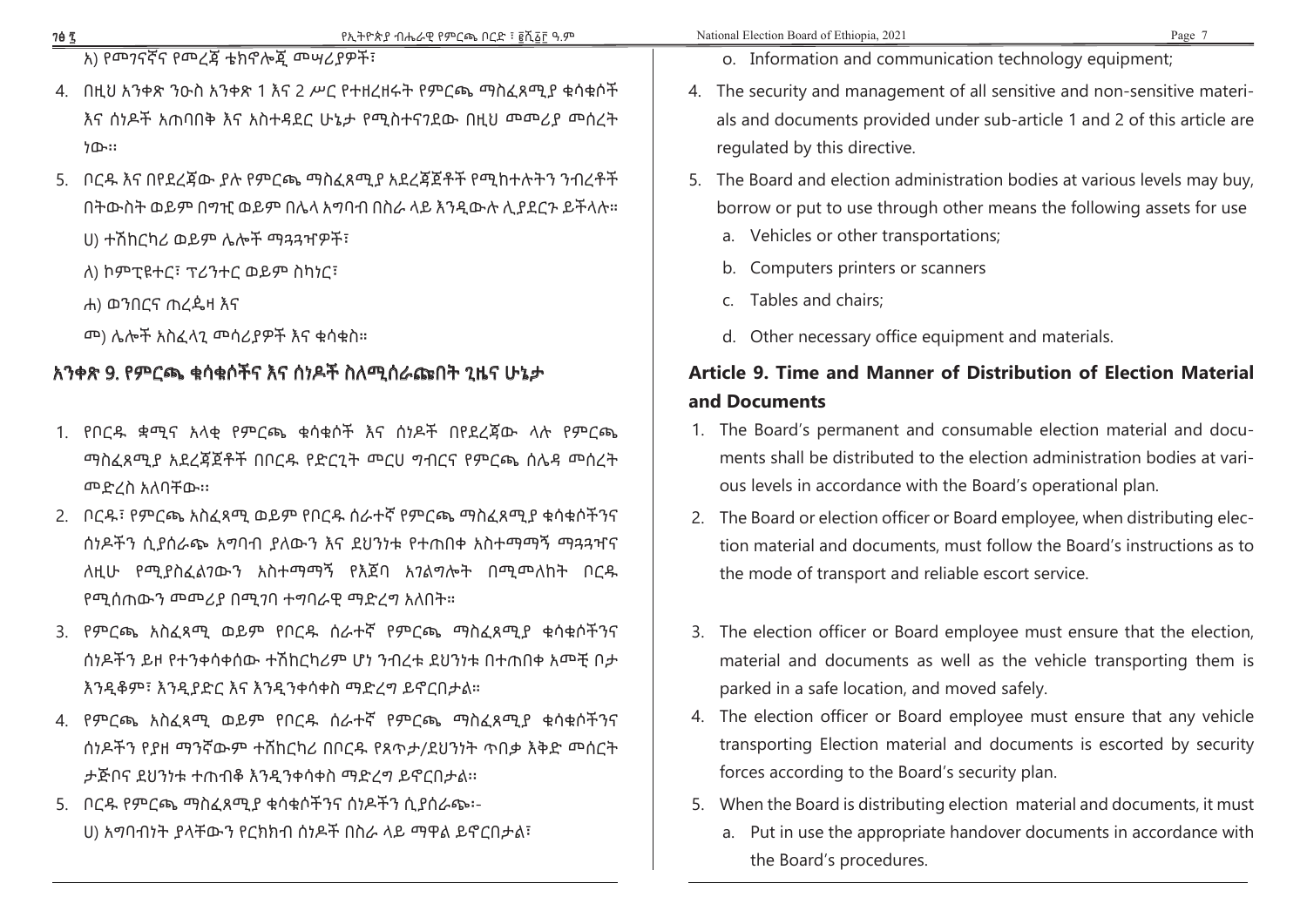ለ) ለቋሚና አላቂ የምርጫ ቁሳቁሶችና ሰነዶች የተለያዩ የገቢ እና የወጪ መዝገቦችን ያዘጋጃል።

#### አንቀጽ 10. ስለምርጫ ማስፈጸሚያ ሰነዶችና ቁሳቁሶች አቀማመጥና ጥበቃ

- 1. ማንኛውም የምርጫ አስፈጻሚ ወይም የቦርዱ ሰራተኛ ለሚረከበው የምርጫ ማስፈጸሚያ ቁሳቁሶችና ሰነዶች በቂ ማስቀመጫ ቦታ ማዘጋጀት አለበት።
- 2. የሚዘጋጀው የማስቀመጫ ቦታ ከእርጥበት፣ ከእሳት፥ ከእንስሳት እና ከመሳሰሉት ንክኪ የራቀ መሆን አለበት።
- 3. የሚያዘጋጀው የማስቀመጫ ቦታ መቆለፍ የሚችል እንዲሁም የምርጫ አስፈጻሚዎች ወይም የቦርዱ ሰራተኞች ብቻ ሊገቡ የሚችሉበት ክፍል ወይም ሌላ የተዘጋጀ ሥፍራ የሆነ እንደሆነ ማንም ሰው ሲገባ ይህንን የሚያሳይ ቃለ ጉባኤ መያዝ አለበት፡፡
- 4. ማንኛውም የምርጫ አስፈጻሚ ወይም የቦርዱ ሰራተኛ የሚረከበውን የምርጫ ማስፈጸሚያ ቁሳቁሶችና ሰነዶችን በማንኛውም የምርጫው ሂደት ወቅት በእይታና በቁጥጥር ሥር መሆኑን ማረጋገጥ አለበት፡፡
- 5. የርክክብ ሰንሰለቱ እንዲጠበቅ ማድረግ የምርጫ አስፈጻሚዎችና የቦርዱ ሰራተኞቸ ድርሻ ሆኖ ጥበቃውን የሚያከናውኑት የፖሊስ ኃይል አባላት ወይም ሌሎች የጥበቃ ሠራተኞች ለሚጠብቋቸው የምርጫ ማስፈጸሚያ ሰነዶችና ቁሳቁስ ኃላፊነት አለባቸው፡ ፡

#### አንቀጽ 11. የምርጫ ማስፈጸሚያ ቁሳቁሶችና እና ሰነዶች ርክክብ

- 1. ማንኛውም በቦርዱ የሚሰራጭን የምርጫ ማስፈጸሚያ ቁሳቁስ ወይም ሰነድ የሚያጓጉዝ የምርጫ አስፈጻሚ ወይም የቦርዱ ሰራተኛ ለሚያጓጉዘው ንብረት አስፈላጊውን ጥንቃቄ እና ጥበቃ በማድረግ ለሚመለከተው የምርጫ ማስፈጸሚያ አደረጃጀት ማድረስ ይኖርበታል።
- 2. ማንኛውም የምርጫ ማስፈጸሚያ ቁሳቁስ ወይም ሰነዶች ለሚመለከተው የምርጫ ክልል ለማድረስ ከቦርዱ የሚረከብ የምርጫ አስፈጻሚ ወይም የቦርዱ ሰራተኛ በርክክቡ ወቅት ስለሚረከበው እቃ ዓይነት፣ መጠን እና ሁኔታ በአግባቡ ተመልክቶና ከርክክብ ሰነዱ ጋር አመሳክሮ መረከብ ይኖርበታል።

b. Prepare a register for incoming and outgoing consumable and non-consumable election materials and documents.

### **Article 10 . Placement and Security of Election Material and Documents**

- 1. Every election officer and Board employee must prepare adequate storage space for the Election material and documents s/he receives.
- 2. The storage space must be free from moisture, fire hazards, animals/ rodents and similar hazards.
- 3. The storage space must be lockable with access only limited to election officers or Board employees and if the materials are stored in a different space, a record shall be kept for any person accessing the materials,
- 4. The election officer or Board employee must ensure that the election material and documents s/he receives are under supervision and secure throughout the election process.
- 5. While the chain of custody of the election materials and documents shall be ensured by the election officers and Board employees, police and security officers are also responsible for the security of Election material and documents they are guarding.

#### **Article 11. Handover of Election Material and Documents**

- 1. Any election officer or Board employee transporting Election documents and material that is distributed by the Board must deliver it to the concerned Election administration body by taking all the necessary precaution and protection.
- 2. Any election officer or Board employee receiving election material and documents from the Board to handover to the relevant constituency must carefully check the type, amount and status of the document or material s/he is receiving against the handover form.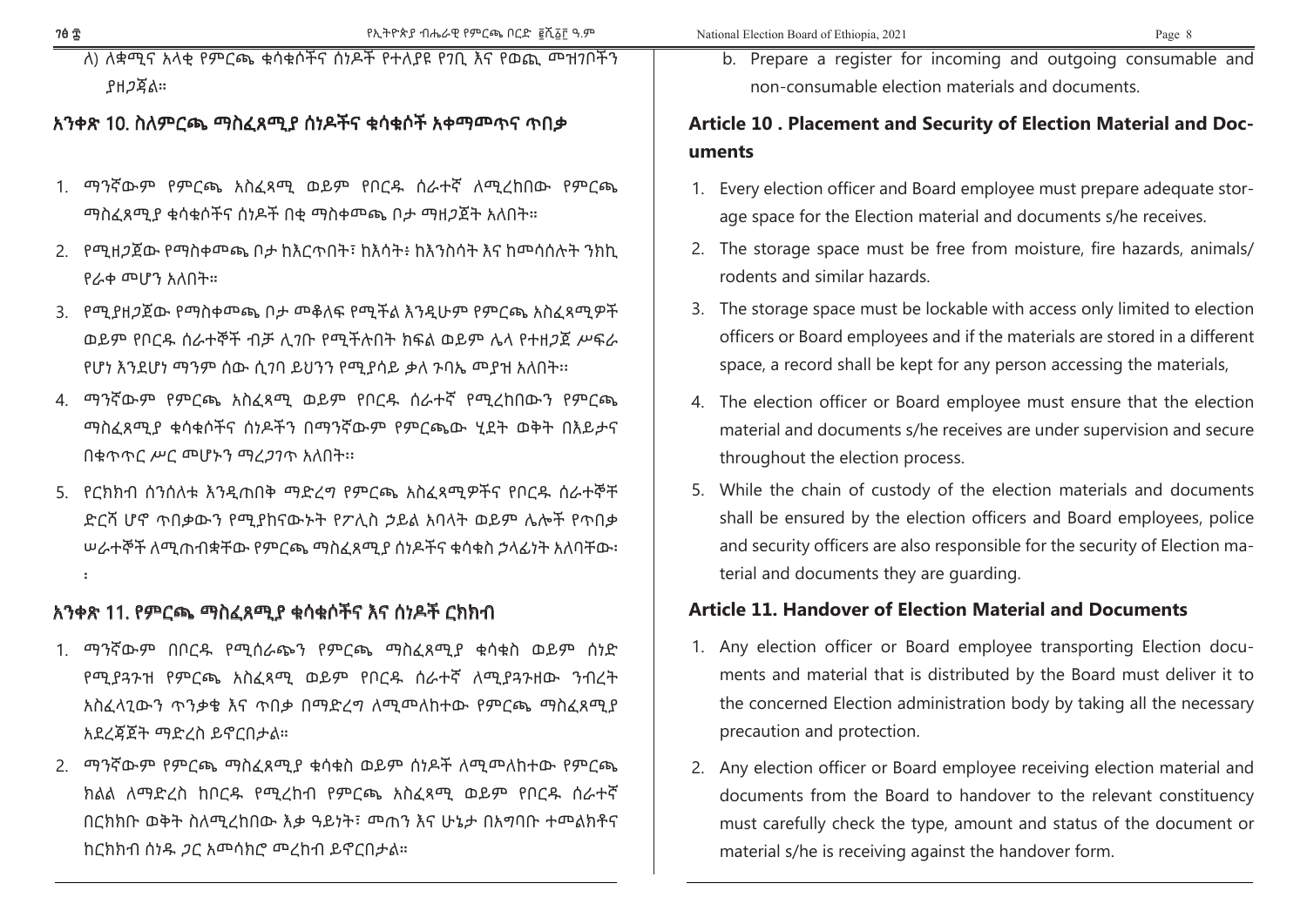- 3. ማንኛውም ለምርጫ ስራ የሚላክ የምርጫ ማስፈጸሚያ ቁሳቁስ ወይም ሰነድ እንዲያጓጉዝ የተረከበ የምርጫ አስፈጻሚ ወይም የቦርዱ ሰራተኛ የተረከበው ታሽጎ የሚንቀሳቀስ በሆነ ጊዜ በተረከበበት ሁኔታ ለሚመለከተው የምርጫ አስፈጻሚ ወይም የቦርዱ ሰራተኛ ማስረከብና በርክክብ ሰነድ ላይ አስፈላጊው መረጃ መሞላቱን ማረጋገጥ ይኖርበታል።
- 4. ማንኛውም ሰው የታሸጉ የምርጫ ማስፈጸሚያ ቁሳቁሶች ወይም ሰነዶች ሲረከብ እሽጉ አለመፈታቱን አረጋግጦ መረከብ ይኖርበታል፡፡
- 5. ማንኛውም በዚህ መመሪያ መሰረት ለሚመለከተው የምርጫ ማስፈፀሚያ አደረጃጀት ቁሳቁስ ወይም ሰነዶችን ለማድረስ ከቦርዱ ኃላፊነት የተቀበለ የምርጫ አስፈጻሚ ወይም የቦርዱ ሰራተኛ የሚያጓጉዘውን ማንኛውንም ሰነዶችና ቁሳቁስ ቦርዱ ባዘጋጀው ህጋዊ የርክክብ ሰነድ መረከብና ለሚመለከተው የምርጫ አስፈጻሚ ወይም የቦርዱ ሰራተኛ በተመሳሳይ በህጋዊ የርክክብ ሰነድ ማስረከብ አለበት።
- 6. ማናቸውንም የቦርዱ መለያ ምልክት ያለበትን ወይም የቦርዱ እንደሆነ የሚታወቅን ቋሚ የምርጫ ማስፈጸሚያ ቁሳቁስ ወይም ሰነዶች ያለቦርዱ ትእዛዝ ለሌላ ለሶስተኛ ሰው አሳልፎ መስጠት አይቻልም፤ ከቦርዱ ሌላ ማንኛውም ሰው የባለቤትነት ጥያቄ ሊያቀርብበት አይችልም።

### አንቀጽ 12. የምርጫ ማስፈጸሚያ ቁሳቁስና ሰነዶች ስለሚረከብ ሰው

- 1. ከሚመለከተው የምርጫ ማስፈጻሚያ አደረጃጀቶች የሚላኩ የምርጫ ማስፈጸሚያ ቁሳቁሶች ወይም ሰነዶችን የሚረከበው የምርጫ አስፈጻሚ ወይም የቦርዱ ሰራተኛ እንደሁኔታው በቦርዱ ጽህፈት ቤት ኃላፊ፣ በክልል ቅርንጫፍ ጽህፈት ቤት ኃላፊ ወይም በዞን፣ በምርጫ ክልል ወይም በምርጫ ጣቢያ ኃላፊ ይመደባል።
- 2. ማንኛውም በየደረጃው ያለ የምርጫ ማስፈፀሚያ አደረጃጀት የምርጫ ማስፈጸሚያ ቁሳቁሶችን ወይም ሰነዶችን የሚረከበው በምርጫ አስፈጻሚ ወይም በቦርዱ ሰራተኛ ይሆናል።
- 3. እያንዳንዱ የምርጫ ማስፈጻሚያ አደረጃጀት ከቦርዱ የሚላኩ የምርጫ ማስፈጸሚያ ቁሳቁሶች ወይም ሰነዶችን እንዲረከብ የመደበውን የምርጫ አስፈጻሚ ወይም የቦርዱ
- 3. Any election officer or Board employee that has received any election document or material to transfer must, when there is a seal, hand it over to the concerned election officer or board employee in the same condition it has received it and ensure that the necessary information is filled in the handover document.
- 4. Any election officer or Board employee that receives election administration material or document must ascertain that the seal is intact when receiving it.
- 5. Any election officer or Board employee that is tasked by the Board to transport Election document or material s/he has received to election officers or Board employees under this directive must receive the material with the appropriate handover form prepared by the Board and must hand it over to the relevant election officer or Board employee with the appropriate handover form.
- 6. Any election material or documents with the symbol of the Board or that is known to belong to the Board shall not be transferred to third parties without the permission of the Board and no other person except the Board could claim ownership of it.

#### **Article 12. Recipient of Election Material and Documents**

- 1. The person receiving election material and documents sent by the relevant body is, as appropriate, appointed by the head of office of the Board, head of regional or zonal branch office, head of constituency office or head of polling station.
- 2. The election administration bodies at various levels shall receive the election material and documents through election officers and Board employees.
- 3. Each Election administration body must immediately notify the Board and other election administration body at higher level in writing, of the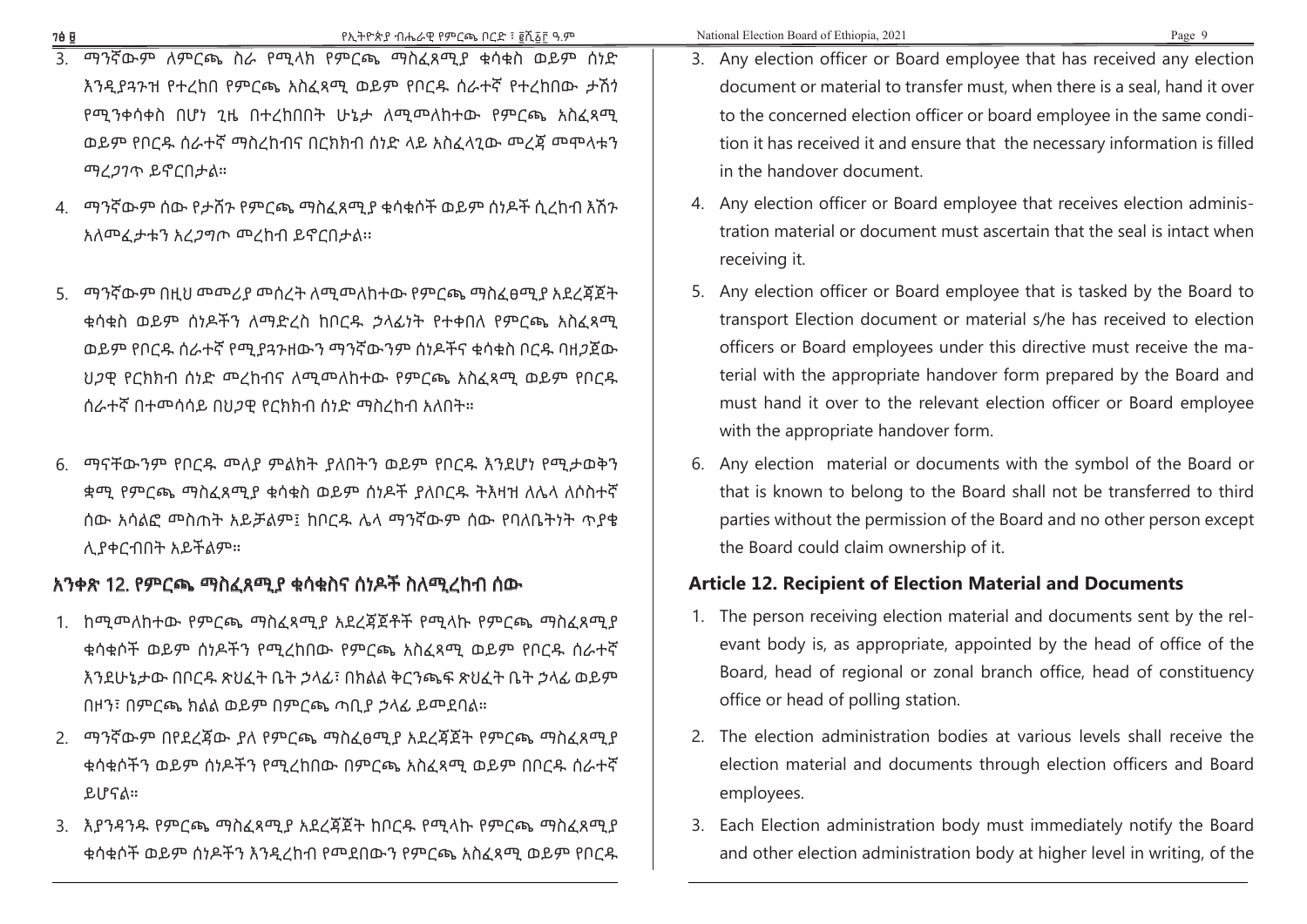ሰራተኛ ለቦርዱና ለበላይ የምርጫ ማስፈፀሚያ አደረጃጀት ወዲያውኑ በጽሁፍ ማሳወቅ አለበት።

- 4. ከአቅም በላይ በሆነ ምክንያት ካልሆነ በስተቀር ማንኛውም የምርጫ ማስፈጸሚያ አደረጃጀቶች የምርጫ ማስፈጸሚያ ቁሳቁሶች ወይም ሰነዶች ከምርጫ ማስፈጸም ስራው ጋር ደርቦ እንዲረከብ የተመደበን የምርጫ አስፈጻሚ ወይም የቦርድ ሰራተኛ መለወጥ የለበትም።
- 5. በዚህ አንቀጽ ንኡስ አንቀጽ 4 የተደነገገው እንደተጠበቀ ሆኖ የምርጫ ማስፈጸሚያ ቁሳቁሶች ወይም ሰነዶች ለመረከብ የተመደበ ሰው ከአቅም በላይ በሆነ ምክንያት መተካት ካለበት በሌላ የምርጫ አስፈጻሚ ወይም የቦርዱ ሰራተኛ ሊተካ ይገባል፡፡
- 6. በየደረጃው ያለ የምርጫ ማስፈጸሚያ አደረጃጀቶች ሰብሳቢ የምርጫ ማስፈጸሚያ ቁሳቁሶች ወይም ሰነዶችን ከስራው ጋር ደርቦ እንዲረከብ የተመደበው የምርጫ አስፈጻሚ ወይም የቦርዱ ሰራተኛ ከአቅም በላይ በሆነ ምክንያት በሌላ ምርጫ አስፈጻሚ ወይም የቦርዱ ሰራተኛ ተተክቶ ከሆነ ፡-
	- ሀ) ለቦርዱና በየደረጃው ላለ የበላይ የምርጫ ማስፈጸሚያ አደረጃጀት ስለተተኪው የምርጫ አስፈጻሚ ወይም የቦርዱ ሰራተኛ ወዲያውኑ በጽሁፍ ያሳውቃል።
	- ለ) ቀደም ሲል የምርጫ ቁሳቁሶች ወይም ሰነዶችን ተረክቦ ከነበረው የምርጫ አስፈጻሚ ወይም የቦርዱ ሰራተኛ ወደተተኪው የምርጫ አስፈጻሚ ወይም የቦርዱ ሰራተኛ ቦርዱ ባዘጋጀው የመረካከቢያ ሰነድ ተቆጣጥሮ ያረካክባል።

#### አንቀጽ 13. የርክክብ ሰነድ

- 1. ቦርዱ የምርጫ ማስፈጸሚያ ቁሳቁሶች እና ሰነዶች መረካከቢያ ህጋዊ ሰነድ በማዘጋጀት በስራ ላይ ያውላል። የርክክብ ሰነዱ ከመነሻ አስረካቢው እስከ መጨረሻ ተረካቢው ድረስ ያለውን የርክክብ ሰንሰለት በሚገባ ለመመዝገብና ለመለየት በሚያስችል መልኩ መዘጋጀት አለበት።
- 2. ቦርዱ በዚህ አንቀጽ መሰረት የሚያዘጋጀው የርክክብ ሰነድ ፡-

election officer or Board employee it has appointed to receive election material and documents sent by the Board.

- 4. Unless it is due to force majeure, an election administration body at any level shall not change the election officer or Board employee that has been appointed to receive election material and documents in addition to his/her duties.
- 5. Without prejudice to sub article 4 of this article, if the election officer or Board employee appointed to receive election material and documents has to be replaced due to force majeure, s/he shall be replaced by another election officer or Board employee.
- 6. If an election officer or Board employee appointed to receive election material and documents, in addition to his/her duties, is replaced by another election officer or Board employee due to force majeure, the chairperson of the concerned Election administration body at various levels:
	- a. Must immediately notify, in writing, the Board and Election administration body at the next level above about the replaced election officer or Board employee.
	- b. Oversee the handover of election material and documents from the previous election officer or Board employee that received them to the new election officer or Board employee, in accordance with the handover document prepared by the Board.

#### **Article 13 . Handover Documents**

- 1. The Board shall prepare and implement the legal documents for the handover of election material and documents. The handover document shall be prepared in such a way that it enables the identification and registration of the handing over chain from the beginning to the end.
- 2. The handover document the Board prepares as per this article must clearly display: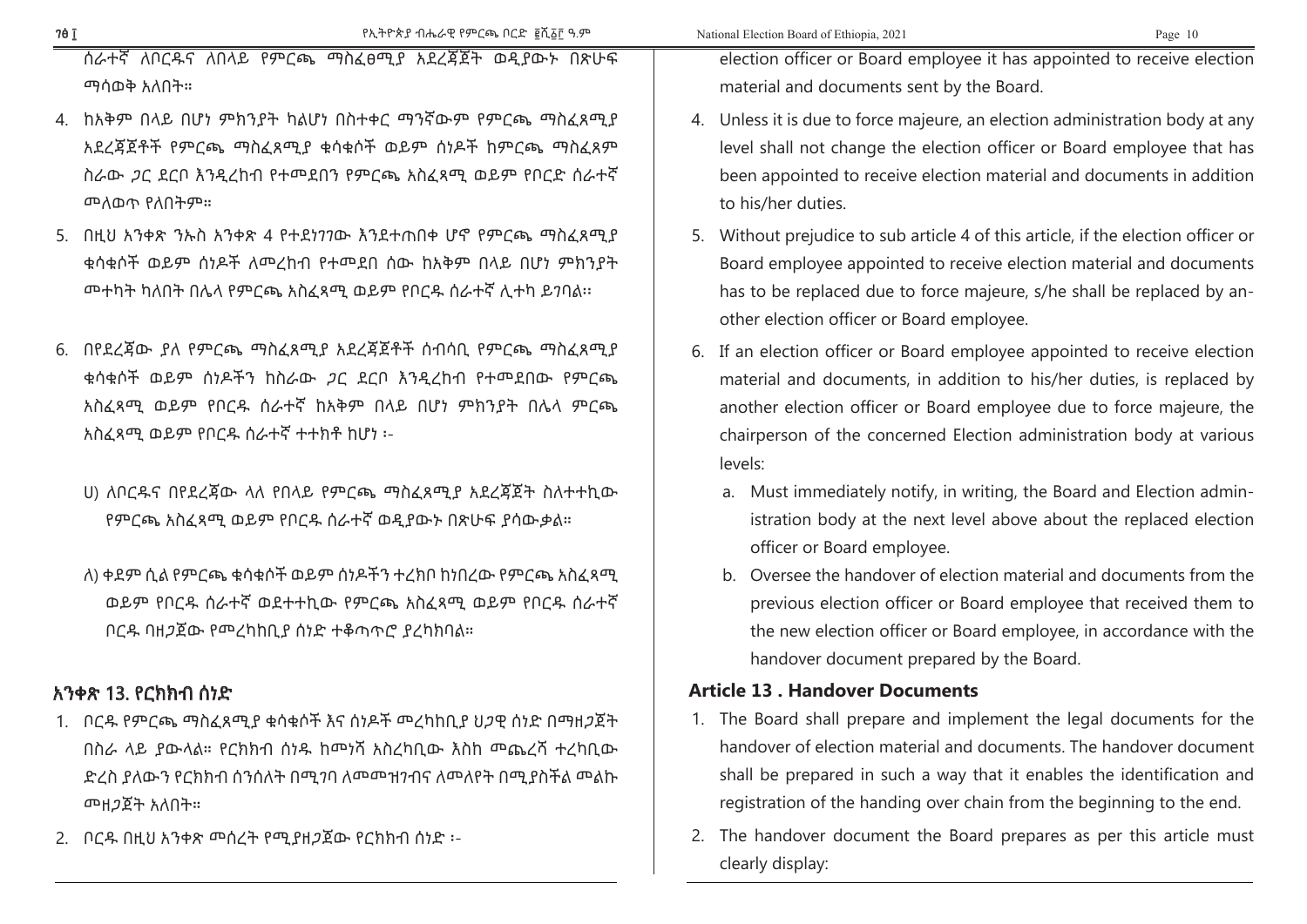| <b>7θ <u>Τδ</u></b>          | የኢትዮጵያ ብሔራዊ የምርጫ ቦርድ ፣ ፪ሺ፩፫ ዓ.ም                          |                                                                  | National Election Board of Ethiopia, 2021                                                             | Page 11 |  |
|------------------------------|----------------------------------------------------------|------------------------------------------------------------------|-------------------------------------------------------------------------------------------------------|---------|--|
|                              | U) የሚዳጓዘውን ወይም ርክክብ የሚፈጸምበትን የምርጫ ማስፈጸሚያ ቁሳቁስና           |                                                                  | a. Description of election material and documents that are being                                      |         |  |
| ሰነድ ከነመጠናቸው መግለጫ፣            |                                                          |                                                                  | transported or being handed over and their quantities.                                                |         |  |
|                              | ለ) እንደአማባብነቱ የምርጫ ማስፈጸሚያ ሰነድና ቁሳቁስ የተዘ <i>ጋ</i> ጀበትን ወይም |                                                                  | b. As appropriate, the time of purchase or production, place and price                                |         |  |
| የተንዛበትን ጊዜ፣ ቦታና ዋ <i>ጋ</i> ፣ |                                                          | of the election material and documents that were manufactured or |                                                                                                       |         |  |
|                              |                                                          |                                                                  | bought.                                                                                               |         |  |
|                              | ሐ) የምርጫው ማስፈጸሚያ ሰነድና ቁሳቁስ የሚገኝበትን አቋምና ሁኔታ፣              |                                                                  | c. The status and condition of the election material and documents.                                   |         |  |
|                              | መ) የምርጫ ሰነድና ቁሳቁስ መለያ ቁጥር ካለው መለያ ቁጥሩ እና ስያሜው፣           |                                                                  | d. The name and serial number, where applicable, of the election ma-                                  |         |  |
|                              |                                                          |                                                                  | terial and document.                                                                                  |         |  |
|                              | ሠ) አስፈላጊ ሌሎች መረጃዎች መሙያ የተተወ "ምርመራ" የሚል ክፍት በታ፣           |                                                                  | e. Empty space named "remarks" left open to fill other relevant infor-<br>mation.                     |         |  |
|                              | ረ) የአስረካቢ ሰው ስም፣ የስራ ድርሻ፣ የመታወቂያ ቁጥርና ፊርማ፣               |                                                                  | The name, designation/ role, ID card number and signature of the<br>person handing over the material. |         |  |
|                              | ሰ) የተረካቢ ስም፣ የስራ ድርሻ፣ የመታወቂያ ቁጥርና ፊርማ፣                   | q.                                                               | The name, designation/ role, ID card number and signature of the                                      |         |  |
|                              |                                                          | person receiving the material.                                   |                                                                                                       |         |  |
|                              | ሽ) የርክክብ ሰነዱ በስንት ቅጇ እንደሚሰራ እና የትኛው ለአስረካቢ፣ የትኛው ለተረካቢ   |                                                                  | h. Total number of copies of the handover document to be made and                                     |         |  |
|                              | እንዲሁም የትኛው ከጥራዙ ጋር እንደሚቀር የሚያመለክት ማሳሰቢያ፣                 |                                                                  | a notice entailing which copy will be with the receiver, the distribu-                                |         |  |
|                              |                                                          |                                                                  | tor and which will remain with the binder/folder.                                                     |         |  |
| ቀ) ርክክቡ የተፈጸመበት ቀን፣          |                                                          |                                                                  | The date on which the handover took place.                                                            |         |  |
|                              | በ) ቁሳቁሱ ወይም ሰነዱ የተላከለት የምርጫ ማስፈጸሚያ አደረጃጀቶች፣              |                                                                  | The name of the election administration body to which the materi-<br>als are being sent; and;         |         |  |
|                              | ተ) ቁሳቁሱ ወይም ሰነዱ በተላከለት የምርጫ ማስፈጸሚያ አደረጃጀት ቁሳቁሱን          |                                                                  | k. The name of the election officer or Board employee who is to re-                                   |         |  |
|                              | ወይም ሰነዱን የተረከበው የምርጫ አስፈጻሚ ወይም የቦርዱ ሰራተኛ ስም፣             |                                                                  | ceive the materials at the recipient election administration body.                                    |         |  |
|                              | ች) ሰነዱን ወይም ቁሳቁሱን ያጓጓዘው አሽከርካሪ ስም፣                       |                                                                  | Name of driver, if applicable.                                                                        |         |  |
|                              | ነ) የምርጫ ቁሳቁሱ የተጻጻዘበት ተሽከርካሪ አይነትና ሰሌዳ ቁጥር።               |                                                                  | m. The type and plate number of the vehicle carrying the material                                     |         |  |
|                              | ኘ) የምርጫ ቁሳቁሱ በሚጓጓዝበት ጊዜ እንዲያጅብ/ጥበቃ እንዲያደርግ የተመደበው        |                                                                  | n. Full name of the security person who is assigned to escort during                                  |         |  |
|                              | የፀጥታ አስከባሪ ሙሉ ስምና ከተመደደበበት አካል የተሰጠውመታወቂያ ቁጥር።           |                                                                  | the transportation of the election material and the ID number is-                                     |         |  |
| በግልጽ የሚያሳይ መሆን ይኖርበታል።       |                                                          |                                                                  | sued by the body that assigned him.                                                                   |         |  |
|                              | 3. ቦርዱ ማንኛውንም ወደሚመለከተው አካል የሚያጓንዘውን የምርጫ ማስፈጸሚያ          |                                                                  | 3. The Board, when transferring Election material and documents, must                                 |         |  |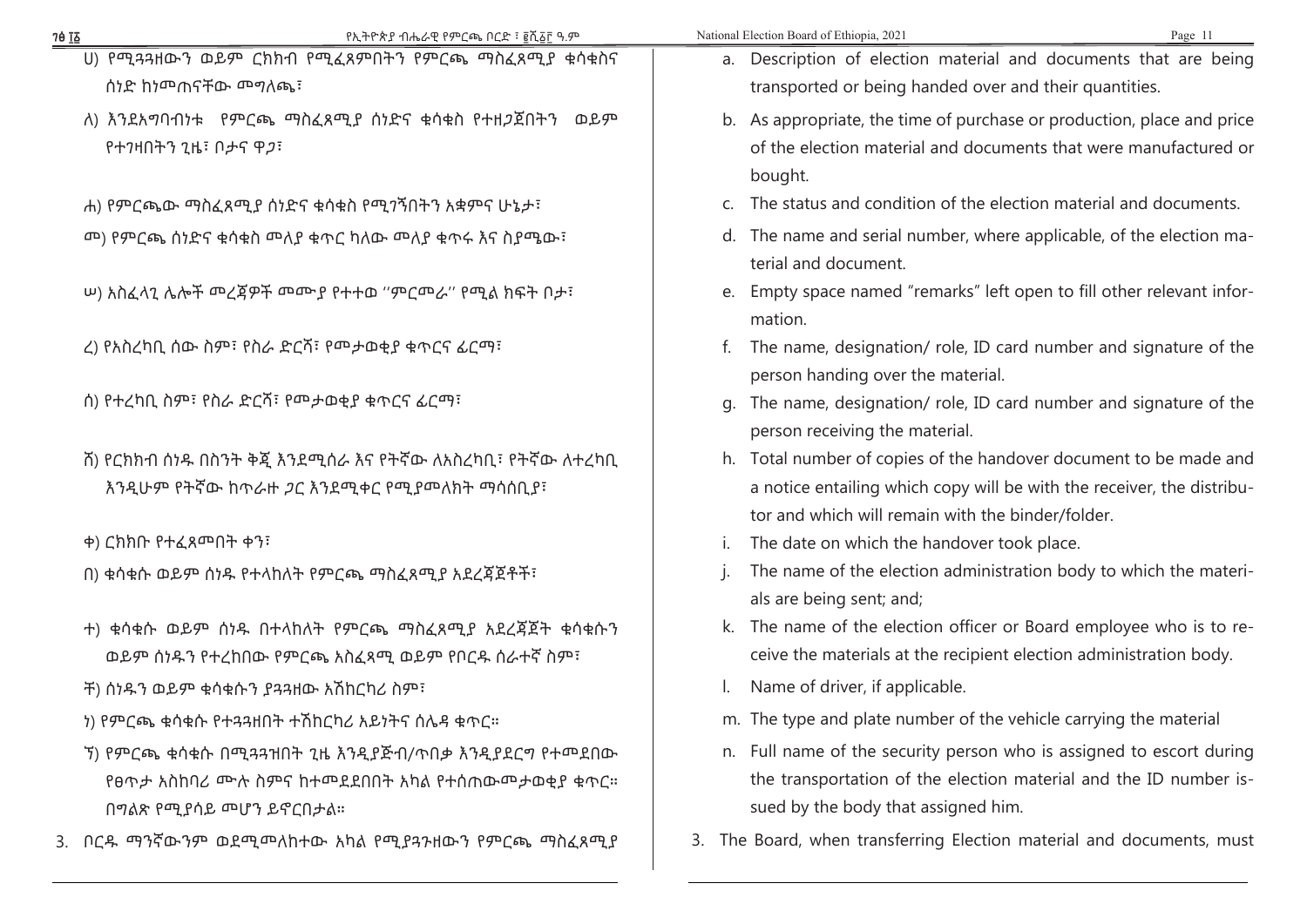ሰነድና ቁሳቁስ አሽጎ የሚልክ ከሆነ በእሽጉ ላይ የሚላክለትን አካል አድራሻ፣ የእቃውን ዓይነት፣ ብዛትና የተዘጋጀበትን ቀን ጽፎ ማንቀሳቀስ ይኖርበታል። በርክክብ ሰነዱም ላይ ይህንን የሚያመለከት ቦታ መኖር አለበት።

#### አንቀጽ 14. አረጋግጦ ስለመረከብ ወይም ስለማስረከብ

ማንኛውም የምርጫ አስፈጻሚ ወይም የቦርዱ ሰራተኛ:-

- 1. ከቦርዱ የተላከው የምርጫ ቁሳቁስ ወይም ሰነድ ለቦታው የተላከ ትክክለኛ ዓይነትና መጠን መሆኑን እና ተገቢው ጥበቃ ተደርጎለት የቆየ መሆኑን በማረጋገጥ መረከብ ወይም ማስረከብ አለበት፡፡
- 2. ከቦርዱ የሚላኩ ሰነዶችና ቁሳቁስን በጥንቃቄ በመረከብ በአግባቡ መጠበቅ አለበት። ልዩ ጥበቃ የሚያስፈልጋቸውን የምርጫ ቁሳቁስ ወይም ሰነድ በጥብቅ ጥንቃቄ መያዝ አለበት።
- 3. በባህርያቸው በተላኩበት ቦታ ጥቅም ላይ እንዲውሉ እና ለቦርዱ ከማይመለሱት እንደ የሥነዜጋና የመራጮች ማስተማሪያ ማኑዋል፣ በራሪ ጽሁፍ እና የመሳሰሉት ውጪ ያሉትን ሰነዶችና ቁሳቁስ በአግባቡ በስራ ላይ በማዋል ጠብቆ ለቦርዱ ማስረከብ አለበት።

# ምዕራፍ ሦስት

# ልዩ ጥንቃቄ የሚያስፈልጋቸው የምርጫ ቁሳቁስ ወይም ሰነዶች አያያዝ፣ አመላለስና አወጋገድ

# አንቀጽ 15. ስለአያያዝ እና መልሶ ማስረከብ

- 1. በዚህ መመሪያ ላይ የተጠቀሱ የምርጫ ቁሳቁስ ወይም ሰነዶችን የተመለከቱ ድንጋጌዎች እንደተጠበቁ ሆኖ የመራጮች መዝገብን ጨምሮ የድምጽ መስጫ ወረቀቶች፣ ለድምፅ አሰጣጥ፣ ለቆጠራና ለውጤት አገላለፅ አገልግሎት የሚሰጡ ቅጾች ወይም ሰነዶች፣ የሚስጥር ጥበቃ ማሸጊያዎች ለምርጫው ሂደት ካላቸው ወሳኝነት ጋር ተያይዞ ልዩ ጥንቃቄ ሊደረግላቸው ይገባል።
- 2. ለድምፅ አሰጣጥ፣ ለቆጠራና ለውጤት አገላለፅ አገልግሎት የሚሰጡ ሰነዶች ከምርጫ ክልሉ ታሽገው ወደምርጫ ጣቢያው በመጡበት ሁኔታ እስከ ድምፅ መስጫው ዕለት

clearly write the address of the receiving body, the type and quantity of the object and the date of preparation on the package.

#### **Article 14 . Handing Over or Receiving After Checking**

Any election officer or Board employee at any level shall:

- 1. Receive or hand over election material and documents sent by the Board after checking that they are the right type and amount and have remained secure.
- 2. Receive the election material and documents that are sent by the Board, handle with care and keep secure, particularly sensitive election material or document. Election materials and documents that require special security shall be kept secured with great care.
- 3. They shall ensure that the materials are used for their intended purpose and are returned, with care, to the Board, except for the items that are consumable in their nature such as civic and voters training manual, flyers and similar items.

# **Chapter Three**

# **Handling, Retrieval and Disposal of Sensitive Election Materials or Documents**

### **Article 15 Handling and Retrieval**

- 1. Without prejudice to relevant provisions on election material and documents mentioned in this directive, sensitive materials, including the electoral roll, ballot papers, forms or documents used during voting, vote counting and announcement of results and security seals, must be handled with special care due to their relevance to the election process.
- 2. Documents necessary for the voting, counting and announcement of result process shall remain sealed in the same manner they were trans-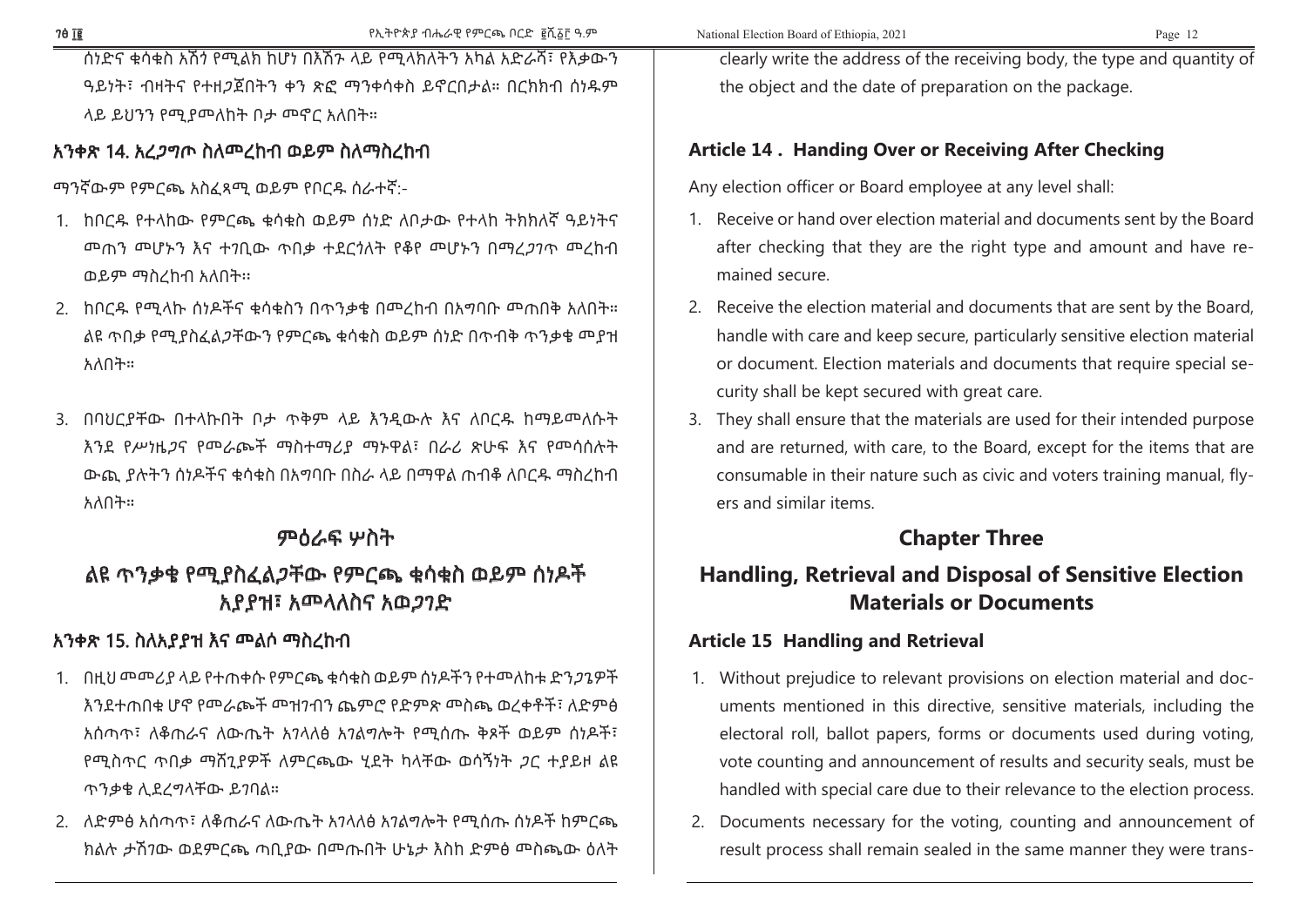እሽጉ ሳይፈታ፣ ለጥበቃ አስተማማኝ፣ እንሰሳትና እርጥበት በሌለበት ቦታ በጥንቃቄ መቀመጥ አለባቸው፡፡

3. በምርጫ ሕጉ፣ በቦርዱ የድምጽ አሰጣጥ፣ ቆጠራና ውጤት አገላለጽ መመሪያና ሌሎች አግባብነት ያላቸው የቦርዱ መመሪያዎች የምርጫ ሂደቱ ተጠናቆ አስፈላጊ የሆኑ መረጃዎች ተሰብስበው ከተመዘገቡ በኋላ ሁሉም ልዩ ጥንቃቄ የሚያስፈልጋቸው የምርጫ ቁሳቁስና ሰነዶች መከፈታቸው በሚያስታውቁ ቦርሳዎች ውስጥ ተደርገውና የርክክብ ሰንሰለቱ ክፍተት አለመኖሩ በሰነድ በተረጋገጠ መንገድ ለሚመለከተው የምርጫ ማስፈጸሚያ አደረጃጀቶች መመለስ ይኖርባቸዋል፡፡

#### አንቀጽ 16. ስለአወጋገድ

1. የድምጽ መስጫ ወረቀቶች፣ የውጤት መረካከቢያ ቅጾች፣ ቃለ ጉባኤዎችና ሌሎች በምርጫው ሂደት በስራ ላይ የዋሉ ሰነዶች መወገድ ያለባቸው

ሀ) የምርጫው ሂደት ከተጠናቀቀ፣

- ሐ) ማንኛውም በምርጫ ሂደትና ውጤቱ ላይ የተነሱ አስተዳደራዊ ወይም ሕጋዊ የአቤቱታ ሂደቶች ከተቋጩ፣
- መ) የድጋሚ ቆጠራ እስከመጨረሻው ደረጃ ከተጠናቀቀ እና

ሠ) የምርጫ ውጤቱ መጨረሻነት ሲረጋገጥ ብቻ ነው።

- 2. በዚህ አንቀጽ ንኡስ አንቀጽ 1 በተደነገገው መሰረት እስኪወገዱ ድረስ የመራጮች መዝገብ፣ የድምጽ መስጫ ወረቀቶች፣ የውጤት መረካከቢያ ቅጾች፣ ቃለ ጉባኤዎችና ሌሎች በምርጫው ሂደት በስራ ላይ የዋሉ ሰነዶች እንደአግባብነቱ በየምርጫ ክልሉ ተቀምጠው ቆይተው ቦርዱ በሚያወጣው የጊዜ ሰሌዳ መሰረት ወደ ቦርዱ ማዕከላዊ ግምጃ ቤት የርክክብ ስርዓቱ በተጠበቀ መንገድ ተጓጉዘው መቀመጥ አለባቸው፡፡
- 3. በምርጫ ሂደት የተፈጸመ ወንጀልን ለመመርመር በሕግ አስፈጻሚ አካላት ወይም በፍርድ ቤት የሚፈለጉ ልዩ ጥንቃቄ የሚያስፈልጋቸው የምርጫ ቁሳቁስ ወይም ሰነዶች

ferred from the constituency to the polling station until the day of election. They shall not be opened, shall be put in a place that is secure, clean and dry, and free from rodents and pests.

3. In accordance with the Electoral Law, once the election process ends and all necessary information has been collected and filled in, all sensitive materials will be retrieved and returned in tamper-evident bags to the relevant election administration office with the documented chain of custody maintained at all times, and in accordance with the directive on Voting, Vote Counting and Announcement of Results as well as any Board instructions.

#### **Article 16. Disposal**

- 1. Ballot papers, and sensitive materials or documents (such as results forms or minutes) that may be needed as evidence in a complaint or appeal can be disposed of only after:
	- a. The election is over;
	- b. Any administrative and legal complaints relating to election results have been finally resolved,
	- c. Any re-count is completed, and
	- d. the finality of the election result has been ascertained.
- 2. Until they are disposed of in accordance with sub-article 1 of this article, the electoral roll, the ballot papers, result reconciliation forms, minutes and other materials or documents put to use during the election process shall be kept safely, as appropriate, in each constituency and ,as per the Board's timetable, be transferred to and kept at the Board's central warehouses, and the documented chain of custody shall be maintained at all times.
- 3. Sensitive election materials or documents that are required by law enforcement bodies or the court as evidence to investigate crimes com-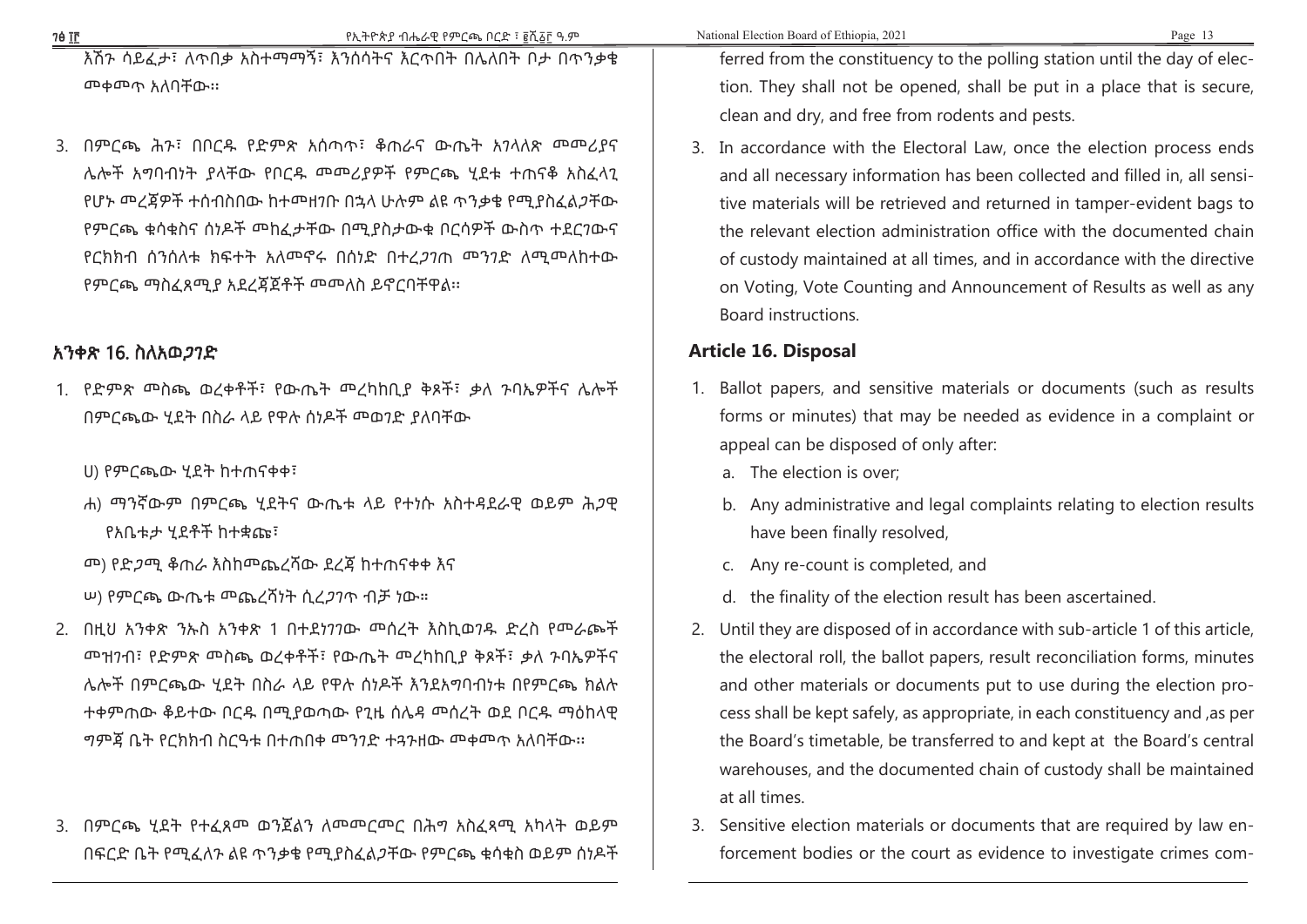| እነዚህ የሕግ አካላት በሚሰጡት ማሳሰቢያ ላይ ተሞስርቶ የይግባኝ ደረጃዎችን ጨምሮ                                                                                                              | mitted during election process shall , based on notice given by such law                                                                                                                                                                                                    |
|------------------------------------------------------------------------------------------------------------------------------------------------------------------|-----------------------------------------------------------------------------------------------------------------------------------------------------------------------------------------------------------------------------------------------------------------------------|
| የፍርድ ሂደቱ እስኪጠናቀቅ ድረስ እንዲቀመጡ ይደረ <i>ጋ</i> ል።                                                                                                                      | enforcement bodies, be maintained until the court proceedings includ-                                                                                                                                                                                                       |
|                                                                                                                                                                  | ing appeals are finalized.                                                                                                                                                                                                                                                  |
| 4. ማናቸውም ልዩ ጥንቃቄ የሚያስፈልጋቸው የምርጫ ቁሳቁስ ወይም ሰነዶች                                                                                                                    | 4. Any sensitive election materials or documents shall be disposed of at                                                                                                                                                                                                    |
| ከሚከተሉት ውስጥ ሞጨረሻ የሚከሰተውን ተከትሎ ይወንዳሉ፦                                                                                                                              | the later of the following:                                                                                                                                                                                                                                                 |
| U) በዚህ አንቀጽ ንኡስ አንቀጽ 1 ስር የተመለከቱት ሂደቶችና ውሳኔዎች ሲፈጸሙ፣<br>ወይም                                                                                                       | a. When all of the events or decisions provided under sub-article 1 of<br>this article occur; or                                                                                                                                                                            |
| ለ) ከምርጫው እለት በኋላ አንድ አሞት ሲያልፍ፡፡                                                                                                                                  | b. one year after election day.                                                                                                                                                                                                                                             |
| 5. በዚህ አንቀጽ ውስጥ የተመለከቱት ቁሳቁስና ሰነዶች አካባቢን በማይጎዳ መልኩ በመልሶ<br>መጠቀም ሂደት ወይም በሌላ አመቺ በሆነ መልኩ በቦርዱ ጥብቅ ክትትል እና ውሳኔ<br>እንዳስፈላጊነቱ አግባብነት ያላቸው ታዛቢዎች በተገኙበት ይወገዳሉ፡፡       | 5. All material indicated in this Article shall either be recycled or disposed<br>of in an environmentally friendly manner and under strict scrutiny by<br>the Board's employees and in the presence of observers, as appropriate.                                          |
| 6. የዚህ አንቀጽ ድን <i>ጋ</i> ጌዎች ቢኖሩም ቦርዱ የመራጮች መዝንብ የሚወንድበትን ጊዜ<br>በተለየ ሁኔታ ሊወስን ይችላል።                                                                               | 6. Without prejudice to provisions of this article, the Board may decide a<br>different timeline for disposing of the electoral roll.                                                                                                                                       |
| ምዕራፍ አራት                                                                                                                                                         | <b>Chapter Four</b>                                                                                                                                                                                                                                                         |
| ልዩ ልዩ ድን <i>ጋ</i> ጌዎች                                                                                                                                            | <b>Miscellaneous Provisions</b>                                                                                                                                                                                                                                             |
| አንቀጽ 17. ስለተጠያቂነት                                                                                                                                                | <b>Article 17. Accountability</b>                                                                                                                                                                                                                                           |
| 1. በዚህ መመሪያ መሰረት የምርጫ ማስፈፀሚያ ቁሳቁስ ወይም ሰነድ እንዲያጓንዝ<br>ከቦርዱ ጽህፈት ቤት የተረከበ ሰው ከአቅም በላይ ካልሆነ በስተቀር ንብረቱ በንዞ ላይ<br>እያለ ለሚደርስበት ማንኛውም ንዳት ኃላፊነት አለበት።                  | 1. Unless the circumstance couldn't be avoided due to force majeure, who-<br>ever transports or receives the property from the office of the Board un-<br>der this directive shall be responsible for any damage that might occur<br>on the property during transportation. |
| 2. ማንኛውንም የምርጫ ማስፈፀሚያ ቁሳቁስ ወይም ሰነድ የሚያሰራጭ ወይም<br>የተረከበ ሰው ከጥንቃቄ ንድለት ላጠፋው፣ ላበላሸው፣ እንዳይሰራ ላደረንው ወይም<br>ላወደመው የምርጫ ማስፈፀሚያ ቁሳቁስ ወይም ሰነዶች አግባብ ባለው ህግ መሰረት<br>ይጠየቃል። | 2. Anyone that destroys wrecks or causes damage to any of the election<br>documents or material s/he has received or is in charge of distributing<br>due to negligence shall be held responsible for the damage in accor-<br>dance to the relevant law.                     |
| አንቀጽ 18. ተፈጻሚ ስለማይሆኑ መመሪያዎች                                                                                                                                      | <b>Article 18. Repealed Directives</b>                                                                                                                                                                                                                                      |
| ማንኛውም ከዚህ መመሪያ <i>ጋ</i> ር የሚቃረን መመሪያ ወይም አሰራር በዚህ መመሪያ በተሸፈኑ<br>ንዳዮች ላይ ተፈጻሚ አይሆንም።                                                                              | Any directive or procedure which contradicts this directive shall not be ap-<br>plicable to matters covered by this directive.                                                                                                                                              |

ገፅ ፲፬ የኢትዮጵያ ብሔራዊ የምርጫ ቦርድ ፪ሺ፩፫ ዓ.ም National Election Board of Ethiopia, 2021 Page 14